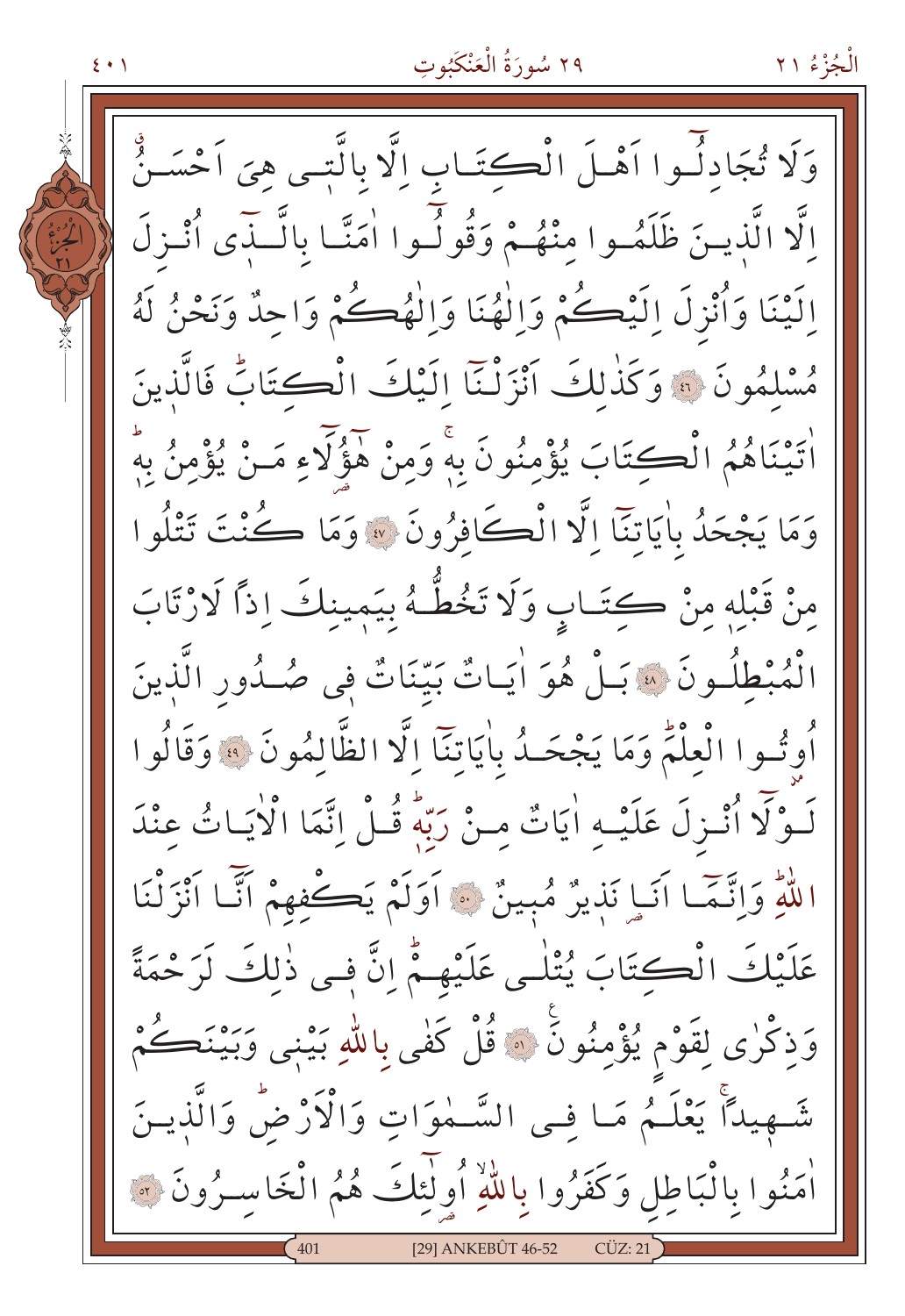# ٢٩ سُورَةُ الْعَنْكَبُوتِ

 $5.7$ 

وَيَسْتَعْجِلُونَكَ بِالْعَذَابِ وَلَوْلَا اَجَلٌ مُسَمًّى لَجَّاءَهُمُ الْعَذَابُّ وَلَيَأْتِيَنَّهُمْ بَعْتَةً وَهُمْ لَا يَشْعُرُونَ \* يَسْتَعْجِلُونَكَ بِالْعَذَابِّ وَإِنَّ جَهَنَّمَ لَمُحِيطَةٌ بِالْكَافِرِينُ \* يَوْمَ يَغْشْـيهُمُ الْعَذَابُ مِنْ فَوْقِهِمْ وَمِنْ تَحْتِ اَرْجُلِهِمْ وَيَقُولُ ذُوقُوا مَا كُنْتُمْ تَعْمَلُونَ ﴾ يَا عِبَادِيَ الَّذِينَ اٰمَنُوا اِنَّ أَرْضَى وَاسِعَةٌ فَاِيَّايَ فَاعْبُدُونِ ۞ كُلَّ نَفْسٍ ذَائِقَةُ الْمَوْتِ ثُـمَّ اِلَيْنَا تُرْجَعُونَ ۞ وَالَّذِينَ اٰمَنُوا وَعَمِلُـوا الصَّالِحَاتِ لَنُبَوِّئَنَّهُمْ مِنَ الْجَنَّـةِ غُرَفًا تَجْرى مِنْ تَحْتِهَـا الْأَنْهَـارُ خَالِدِينَ فِيهَـاً نِعْمَ اَجْرُ الْعَامِلِيــنِّ ۞ اَلَّذِينَ صَبَرُوا وَعَلْـي رَبَّهمْ يَتَوَكَّلُونَ ۞ وَكَايِّنْ مِـنْ دَابَّةِ لَا تَحْمِلُ رزْقَهَاْ اَللَّهُ يَرْزُقُهَا وَإِيَّاكُمْ وَهُوَ السَّـمِيعُ الْعَلِيـمُ \* وَلَئِنْ سَـاَلْتَهُمْ مَنْ خَلَقَ السَّـمٰوَاتِ وَالْأَرْضَ وَسَـخَّرَ الشَّـمْسَ وَالْقَمَرَ لَيَقُولُنَّ اللَّهُ فَأَنِّي يُؤْفَكُونَ ۚ " اَللَّهُ يَبْسُطُ الرِّزْقَ لِمَنْ يَشَاءُ مِنْ عِبَادِهِ وَيَقْدِرُ لَهُ إِنَّ اللَّهَ بِكُلِّ شَيْءٍ عَلِيمٌ \* وَلَئِنْ سَـاَنْتَهُمْ مَنْ نَزَّلَ مِنَ السَّـمَاءِ مَآءً فَاَحْيَا بِـهِ الْأَرْضَ مِنْ بَعْدِ مَوْتِهَا لَيَقُولُنَّ اللَّهُ قُلِ الْحَمْـدُ لِلَّهِ بَلْ اَكْثَرُهُمْ لَا يَعْقِلُونَ ۞ [29] ANKEBÛT 53-63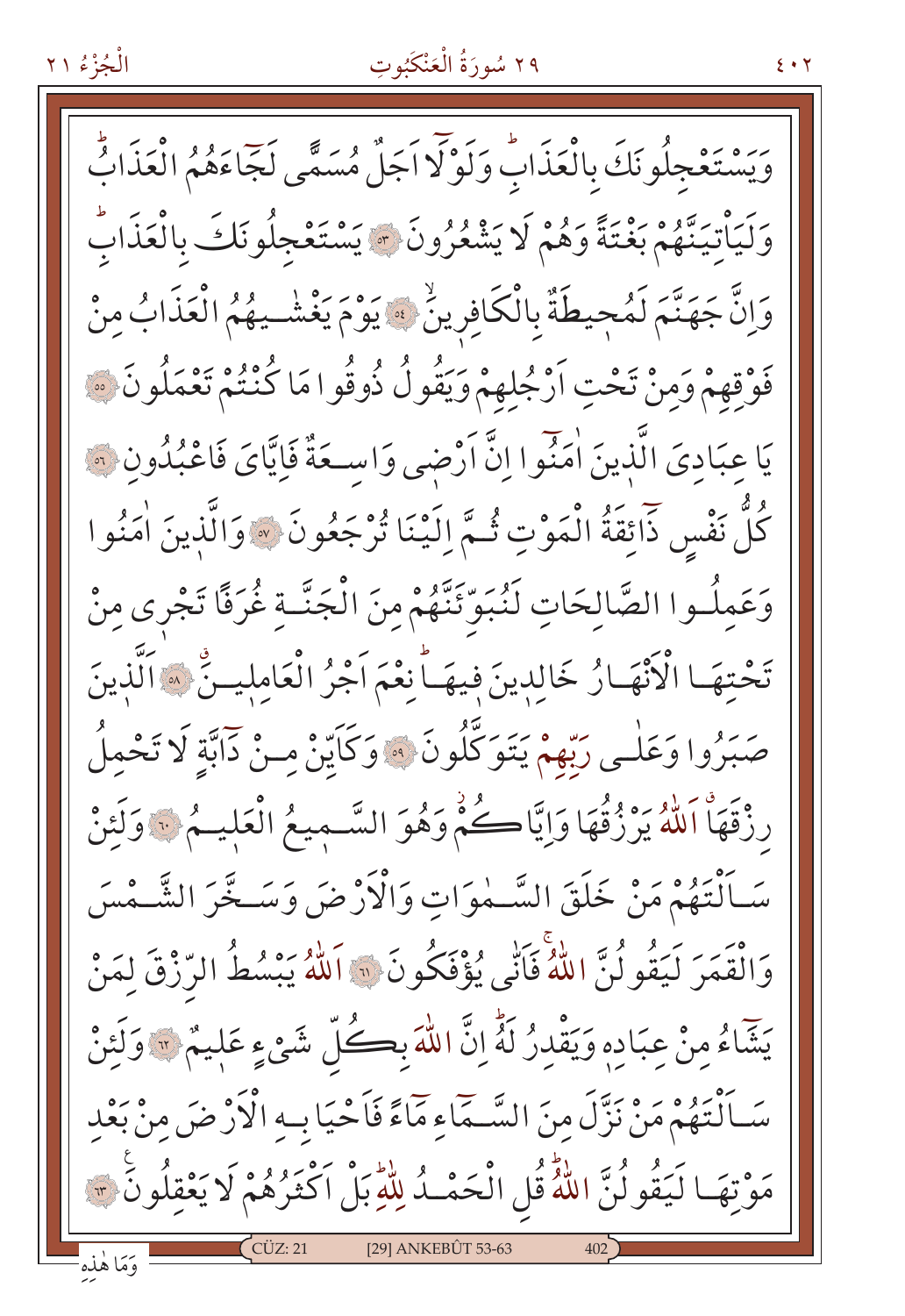## ٢٩ سُورَةُ الْعَنْكَبُوتِ

وَمَا هٰـذِهِ الْحَيْوةُ الدُّنْيِّـا إِلَّا لَهْوٌ وَلَعِبٌّ وَإِنَّ الـدَّارَ الْأَخرَةَ لَهِيَ الْحَيَوَانُّ لَوْ كَانُوا يَعْلَمُونَ ۞ فَإِذَا رَكِبُوا فِي الْفُلْكِ دَعَـوُا اللَّهَ مُخْلِصِيهِنَ لَـهُ الدِّيهِنَّ فَلَمَّا نَجْيهُـمْ إِلَى الْبَـرِّ إِذَا هُمْ يُشْيِرِكُونُ ۚ لِيَڪُفُرُوا بِمَا اٰتَيْنَاهُمْ وَلِيَتَمَتَّعُواْ فَسَوْفَ يَعْلَمُونَ ، اَوَلَـمْ يَـرَوْا أَنَّـا جَعَلْنَـا حَرَماً اٰمنـَّا وَيُتَخَطَّفُ النَّاسُ مِنْ حَوْلِهِمُّ اَفَبِالْبَاطِلِ يُؤْمِنُونَ وَبِنِعْمَةِ اللَّهِ يَكْفُرُونَ لِهَ وَمَـنْ اَظْلَمُ مِمَّن افْتَرٰى عَلَى اللهِ كَذِبًا اَوْ كَـذَّبَ بِالْحَقّ لَمَّـاجِّـاءَهُ اَلَيْـسَ فِي جَهَنَّمَ مَثْوًى لِلْڪَافِرِيـنَ ۞ وَالَّذِينَ جَاهَدُوا فِينَا لَنَهْدِيَنَّهُمْ سُبُلَنَاً وَإِنَّ اللَّهَ لَمَعَ الْمُحْسِنِينَ فَيْ مَكِّيَّةٌ الفاداتية: التحقيق اللَّمَ فَي غُلبَتِ الرُّومُ فَي قَبِي اَدْنَى الْأَرْضِ وَهُـمْ مِسْ بَعْبِ غَلَبِهِـمْ سَـيَغْلِبُونَّ ۞ فِـي بِضْـعِ سِـنٖينٍّ لِلَّهِ الْأَمْـرُ مِـنْ قَبْـلُ وَمِـنْ بَعْـدُ وَيَوْمَئِـذِ يَفْـرَحُ الْمُؤْمِنُـونُ يَّ بِنَصْـرِ اللَّهِ يَنْصُـرُ مَـنْ يَشَّـاءُ وَهُـوَ الْعَزِيـزُ الرَّحِيـمُ ۞ ANKEBÛT 64-69/ [30] RÛM 1-5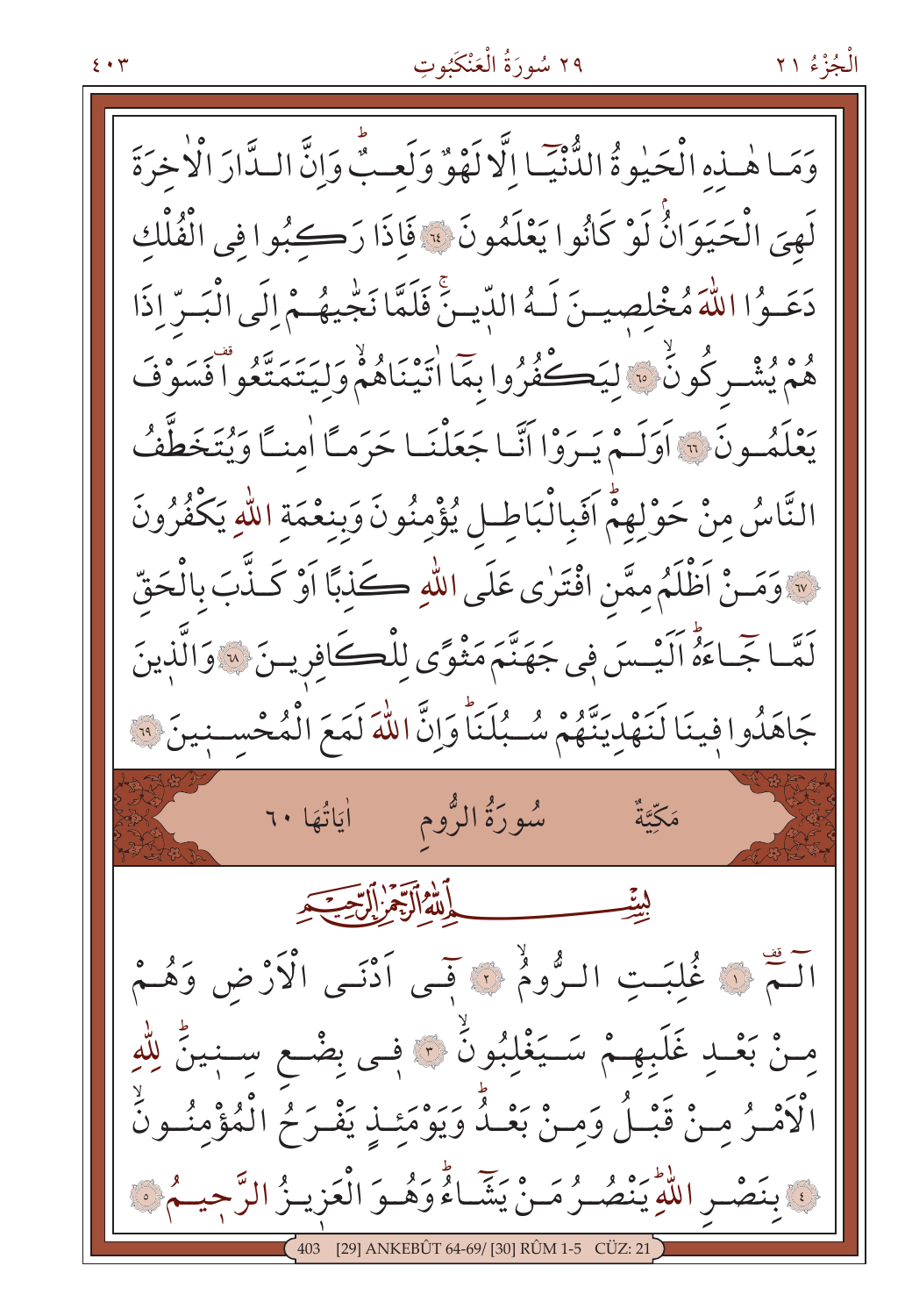## ۳۰ سُورَةُ الرُّومِ

وَعْدَ اللَّهِ لَا يُخْلِفُ اللَّهُ وَعْدَهُ وَلْكِنَّ أَكْثَـرَ النَّاسِ لَا يَعْلَمُـونَ ۞ يَعْلَمُـونَ ظَاهِرًا مـنَ الْحَيْوةِ الدُّنْيَـاَّ وَهُمْ عَن الْاخْـرَة هُمْ غَافِلُونَ ۞ آوَلَمْ يَتَفَكَّرُوا فِي أَنْفُسـهِمْ مَا خَلَقَ اللَّهُ السَّمْوَاتِ وَالْأَرْضَ وَمَا بَيْنَهُمَّا إِلَّا بِالْحَـقِّ وَاَجَـل مُسَـمًّى وَإِنَّ كَثِيـرًا مِنَ النَّاسِ بِلقَّائِ رَبّهمْ لَكَـأفِرُونَ ۞ اَوَلَمْ يَسيرُوا فِي الْأَرْضِ فَيَنْظُرُوا كَيْفَ كَانَ عَاقِبَةُ الَّذِينَ مِنْ قَبْلِهِمْ كَأَنَّوا اَشَـدَّ مِنْهُمْ قُوَّةً وَاتَّارُوا الْأَرْضَ وَعَمَرُوهَا اَكْثَـرَ مِمَّا عَمَرُوهَا وَجَاءَتْهُمْ رُسُـلُهُمْ بِالْبَيِّنَاتِّ فَمَا كَانَ اللَّهُ لِيَظْلِمَهُمْ وَلْكِنْ كَانُوا أَنْفُسَـهُمْ يَظْلِمُونَّ فَ ثُمَّ كَانَ عَاقِبَةَ الَّذِينَ اَسَاؤُا الشُّواْءَ اَنْ كَذَّبُوا بِاٰيَاتِ اللَّهِ وَكَانُوا بِهَا يَسْتَهْزِؤُنَّ ۚ اَللَّهُ يَبْدَؤُا الْخَلْقَ ثُمَّ يُعِيدُهُ ثُمَّ الَّيْه هُوَ عَمُونَ ۚ إِلَّا وَيَوْمَ تَقُومُ السَّاعَةُ يُبْلِسُ الْمُجْرِمُونَ ۚ إِلَّا وَلَمْ يَكُنْ لَهُمْ مِنْ شُرَكَّائِهِمْ شُـفَعَّؤُا وَكَانُوا بِشُرَكَائِهِمْ كَافِرِينَ ٣ وَيَـوْمَ تَقُـومُ السَّـاعَةُ يَوْمَئِـذٍ يَتَفَرَّقُـونَ ۞ فَاَمَّـا الَّذِينَ أَمَنُــوا وَعَمِلُــوا الصَّالِحَاتِ فَهُــمْ فِي رَوْضَــةٍ يُحْبَرُونَ ۞ [30] RÛM 6-15

 $\xi * \xi$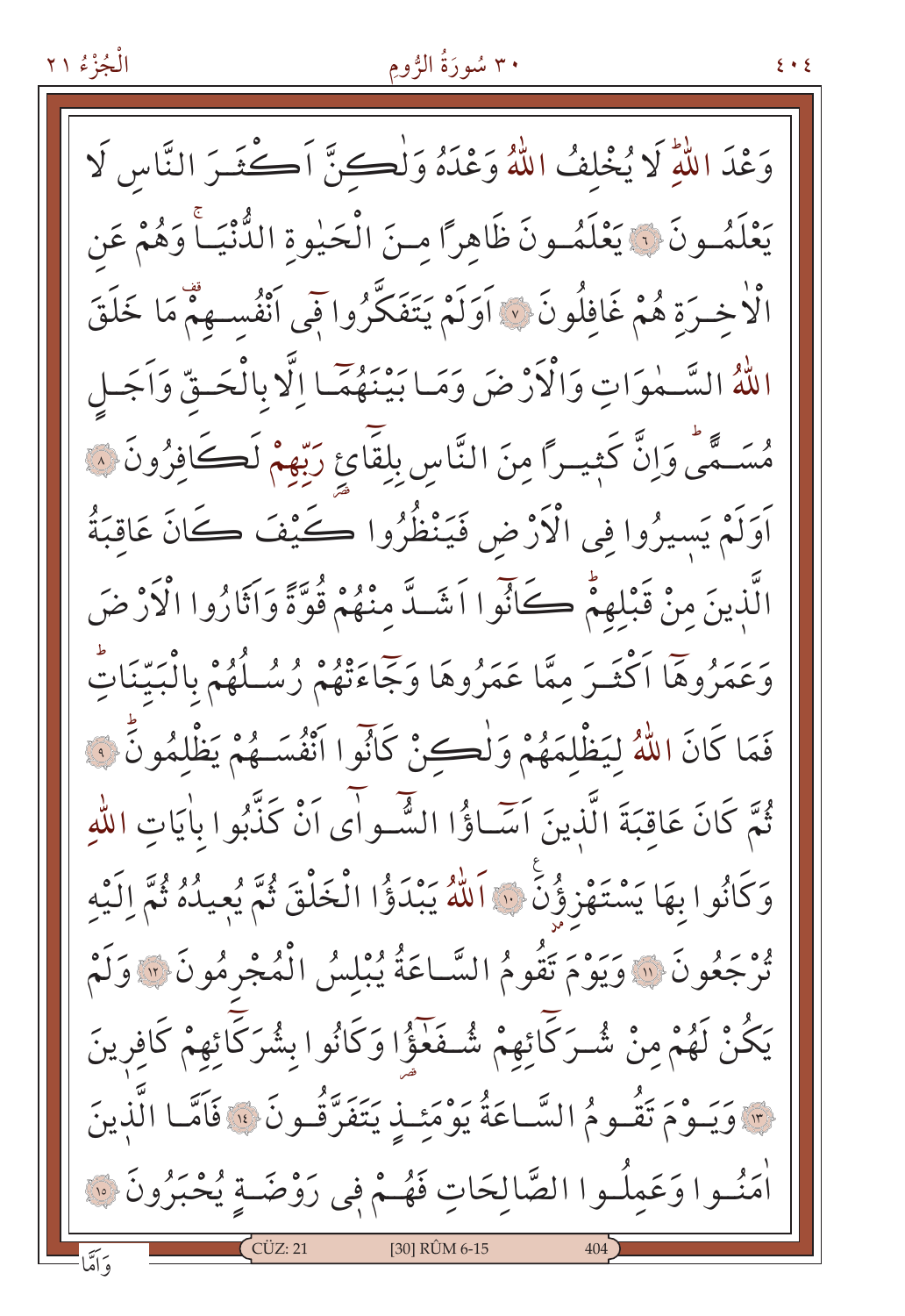## ۳۰ سُورَةُ الرُّومِ

وَاَمَّا الَّذِينَ كَفَرُوا وَكَذَّبُوا بِاٰيَاتِنَـا وَلَقَّـائِ الْأَخِرَة فَأُولٰئِكَ في الْعَذَابِ مُحْضَـرُونَ ۞ فَسُـبْحَانَ اللهِ جينَ تْمْسُونَ وَجِينَ تُصْبِحُونَ ۞ وَلَهُ الْحَمْدُ فِي السَّـمٰوَاتِ وَالْأَرْضِ وَعَشِيًّا وَجِيـنَ تُظْهِرُونَ ۞ يُخْـرِجُ الْحَيَّ مِنَ الْمَيّتِ وَيُخْـرِجُ الْمَيّتَ مِـنَ الْحَـيّ وَيُحْيِـى الْأَرْضَ بَعْـدَ مَوْتِهَا وَكَذٰلِكَ تُخْرَجُونَ ۚ ۚ وَمِنْ اٰيَاتِـمَ أَنْ خَلَقَكُمْ مِنْ تُرَابٍ ثُمَّ إِذَّا أَنْتُمْ بَشَـرٌ تَنْتَشَـرُونَ ۞ وَمِـنْ أَيَاتِهِ أَنْ خَلَقَ لَكُمْ مِنْ اَنْفُسِكُمْ اَزْوَاجًا لِتَسْكُنُوا اِلَيْهَا وَجَعَلَ بَيْنَكُمْ مَوَدَّةً وَرَحْمَةً إِنَّ فِي ذٰلِكَ لَاٰيَاتٍ لِقَوْمٍ يَتَفَكَّرُونَ @ وَمنْ أيَاتِه خَلْقُ السَّمْوَاتِ وَالْأَرْضِ وَا خَتِلَافُ أَلْسِـنَتِكُمْ وَأَلْوَانِكُمْ إِنَّ فِي ذٰلِكَ لَاٰيَاتٍ لِلْعَالِمِينَ ٣ وَمِنْ اٰيَاتِهِ مَنَامُكُمْ بِالَّيْلِ وَالنَّهَارِ وَابْتِغَاؤُكِكُمْ مِنْ فَضْلِهِ اِنَّ فِي ذٰلِكَ لَأَيَاتٍ لِقَوْمٍ يَسْمَعُونَ ۞ وَمِنْ أَيَاتِهِ يُرِيكُمُ الْبَـرْقَ خَوْفًا وَطَمَعًا وَيُنَزّلُ مِنَ السَّـمَاءِ مَٓـاءً فَيُحْيى بِهِ الْأَرْضَ بَعْدَ مَوْتِهَا ۚ إِنَّ فِي ذٰلِكَ لَاٰيَـاتٍ لِقَوْمٍ يَعْقِلُونَ ۞ [30] RÛM 16-24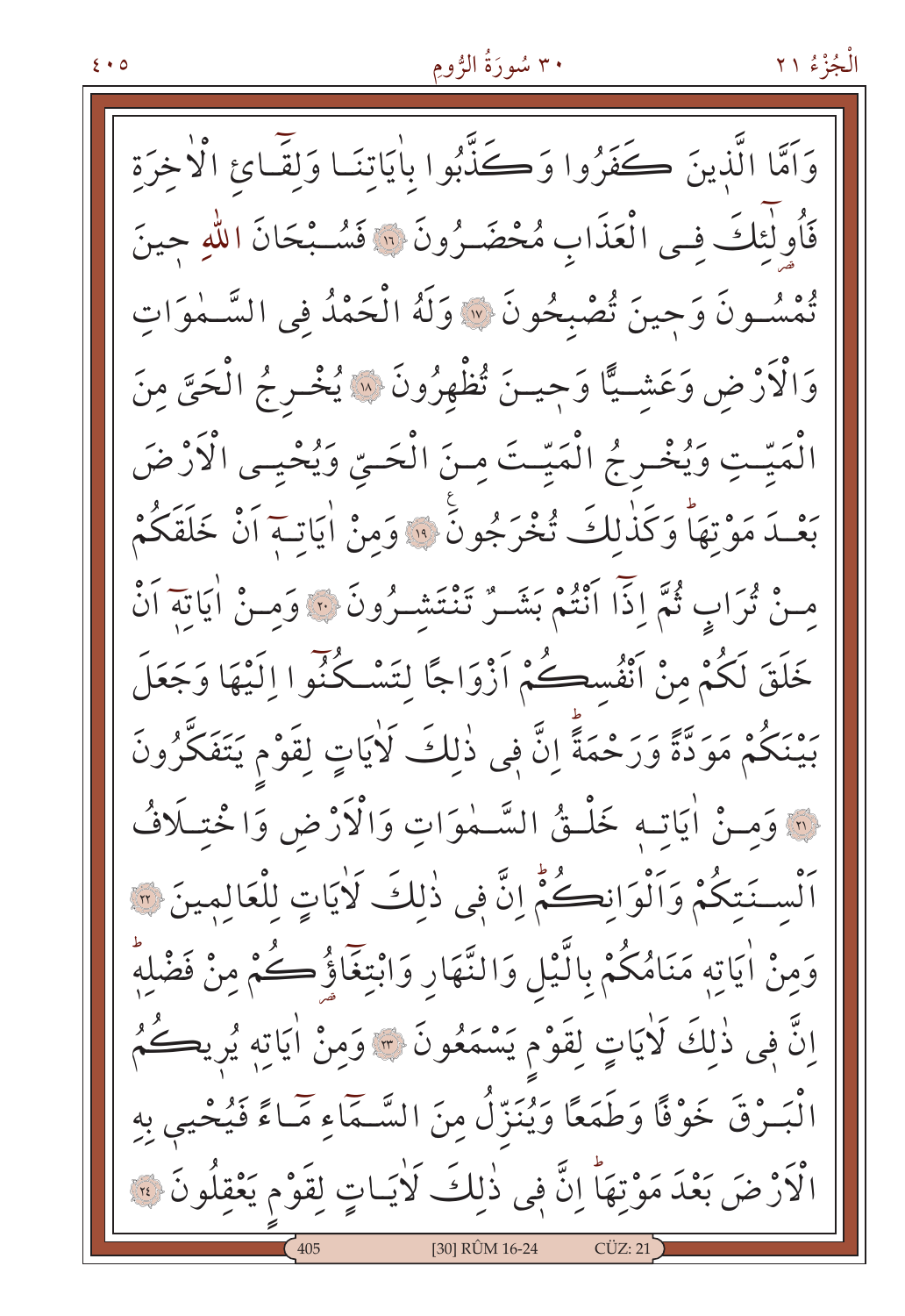## ۳۰ سُورَةُ الرُّومِ

٤٠٦

وَمـنْ اٰيَاتــَمَ اَنْ تَقُـومَ السَّـمَّاءُ وَالْأَرْضُ بِاَمْـرِهِ ثُـمَّ إِذَا دَعَاڪُمْ دَعْوَةً مِنَ الْأَرْضِ اِذَا اَنْتُمْ تَخْرُجُونَ ۞ وَلَهُ مَنْ فِي السَّــٰموَاتِ وَالْأَرْضُ كُلِّ لَهُ قَانتُونَ ۞ وَهُــوَ الَّذي يَبْدَؤُا الْخَلْقَ ثُمَّ يُعِيدُهُ وَهُوَ أَهْبِوَنُ عَلَيْهُ وَلَهُ الْمَثَلُ الْأَعْلٰـى فِي السَّـمٰوَاتِ وَالْأَرْضَ وَهُوَ الْعَزِيزُ الْحَكِـيمُ لَّةَ صَرَبَ لَكُمْ مَثَلًا مِنْ أَنْفُسِكُمْ هَلْ لَكُمْ مِنْ مَا مَلَكَتْ اَيْمَانُكُمْ مِنْ شُرَكَےآءَ فِي مَا رَزَقْنَاڪُمْ فَاَنْتُمْ فِيهِ سَوَّاءٌ تَخَافُونَهُمْ كَخِيفَتِكُمْ انْفُسَكُمْ كَذٰلِكَ نُفَصِّلُ الْأَيَاتِ لِقَـوْم يَعْقِلُونَ \* بَـلِ اتَّبَعَ الَّذِيـنَ ظَلَمُوا اَهْوَاءَهُـمْ بِغَيْرِ عِلْـمْ فَمَـنْ يَهْدِى مَـنْ اَضَلَّ اللّهُ وَمَـا لَهُمْ مِـنْ نَاصِرِينَ ۞ فَأَقِمْ وَجْهَكَ لِلدِّينِ حَنِيفاً فِطْرَةَ اللهِ الَّتِـى فَطَرَ النَّاسَ عَلَيْهَـاً لَا تَبْدِيـلَ لِخَلْـقِ اللّهِ ذٰلِكَ الدِّينُ الْقَيّمُ وَلْكِنَّ اَكْثَـرَ النَّاسِ لَا يَعْلَمُونَّ \* مُنِيبِيــنَ اِلَيْهِ وَاتَّقُوهُ وَاَقِيمُوا الصَّلْوةَ وَلَا تَكُونُوا مِنَ الْمُشْرِكِينُ ۞ مِنَ الَّذِينَ فَرَّقُوا دِينَهُمْ وَكَانُوا شِيَعًا ۚ كُلّْ حِزْبٍ بِمَا لَدَيْهِمْ فَرِحُونَ ۞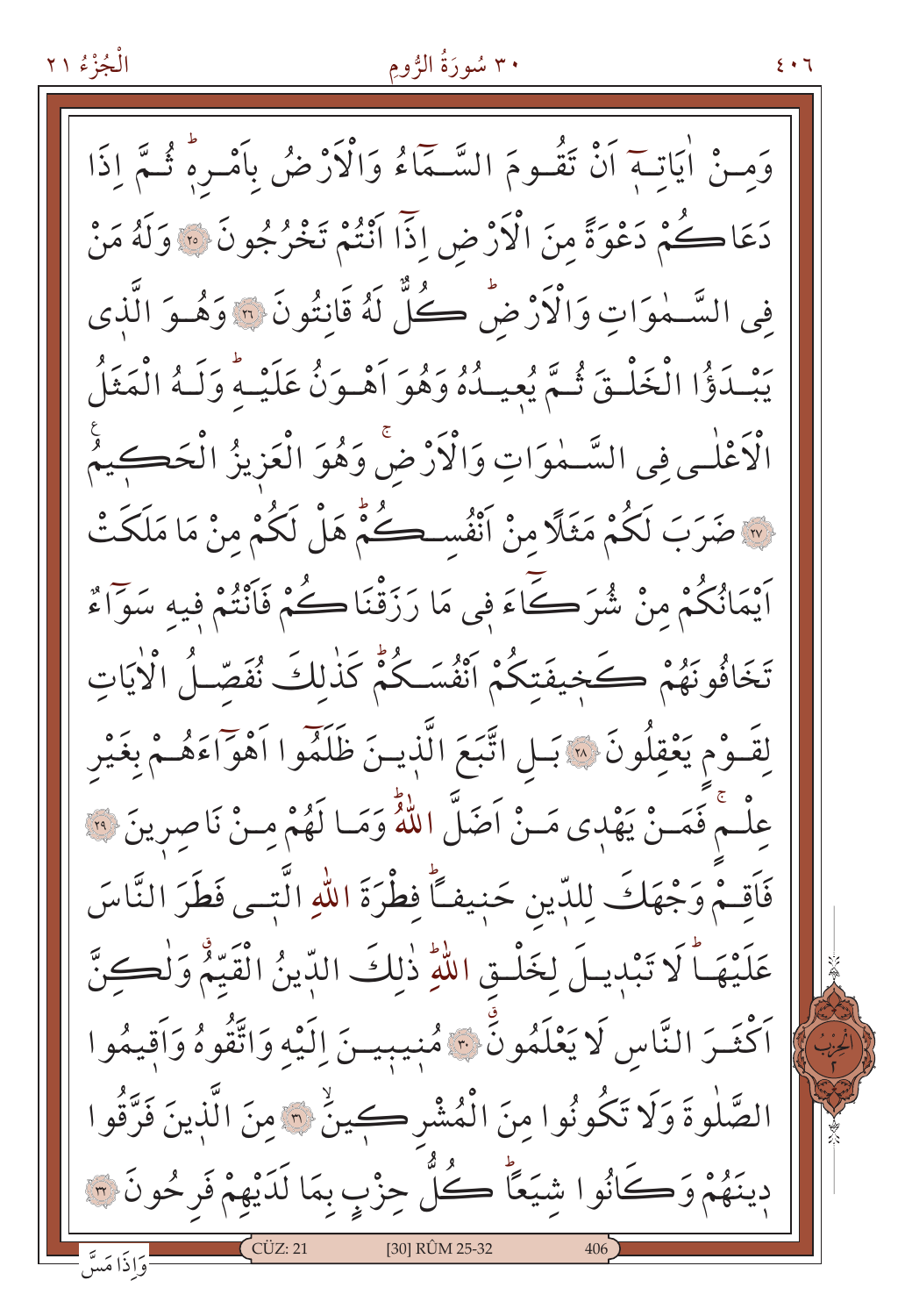## ۳۰ سُورَةُ الرُّومِ

وَإِذَا مَسَّ النَّاسَ ضُرٌّ دَعَوْا رَبَّهُمْ مُنِيبِينَ إِلَيْهِ ثُمَّ إِذّا آذَاقَهُمْ مِنْهُ رَحْمَةً إِذَا فَرِيقٌ مِنْهُمْ بِرَبِّهِمْ يُشْرِكُونَ ۚ وَلِيَكُفُرُوا بِمَّـا اٰتِيْنَاهُمْ فَتَمَتَّعُواْ فَسَـوْفَ تَعْلَمُـونَ ۞ اَمْ اَنْزَلْنَا عَلَيْهِمْ سُلْطَانًا فَهُوَ يَتَكَلَّمُ بِمَا كَانُوا بِهِ يُشْرِكُونَ ﴾ وَإِذَا اَذَقْنَا النَّـاسَ رَحْمَةً فَرِحُـوا بِهَـاً وَإِنّْ تُصِبْهُمْ سَـيِّئَةٌ بِمَـا قَلَّمَتْ اَيْدِيهِـمْ إِذَا هُمْ يَقْنَطُونَ ۞ آوَلَمْ يَرَوْا اَنَّ اللَّهَ يَبْسُـطُ الرِّزْقَ لمَنْ يَشَاءُ وَيَقْدِرُّ إِنَّ فِي ذٰلِكَ لَايَاتٍ لِقَوْمٍ يُؤْمِنُونَ لَا فَاتِ ذَا الْقُرْبِي حَقَّهُ وَالْمِسْكِينَ وَابْنَ السَّبِيلُ ذٰلِكَ خَيْرٌ لِلَّذِينَ يُرِيدُونَ وَجْهَ اللَّهِ وَأُولٰئِكَ هُمُ الْمُفْلِحُونَ ۞ وَمَّا اتَّيْتُمْ مِنْ رِبَّ لِيَرْبُوَاقِي اَمْـوَالِ النَّاسِ فَلَا يَرْبُوا عِنْـدَ اللَّهِ وَمَّا أَتَيْتُمْ مِنْ زَكُوةِ تُرِيدُونَ وَجْهَ اللّهِ فَأُولٰئِكَ هُـمُ الْمُضْعِفُونَ ٣ اَللّهُ الَّذِي خَلَقَكُمْ ثُمَّ رَزَقَكُمْ ثُمَّ يُمينُكُمْ ثُمَّ يُحْيِيكُمّْ هَلْ مِنْ شُرَكَائِكُمْ مَنْ يَفْعَلُ مِنْ ذٰلِكُمْ مِنْ شَيْءٍ سُـبْحَانَهُ وَتَعَالٰى عَمَّا يُشْـركُونٍّ ۞ ظَهَرَ الْفَسَـادُ فِي الْبَرِّ وَالْبَحْرِ بِمَا كَسَبَتْ اَيْدِي النَّاسِ لِيُذِيقَهُمْ بَعْضَ الَّذِي عَمِلُوا لَعَلَّهُمْ يَرْجِعُونَ ۞ [30] RÛM 33-41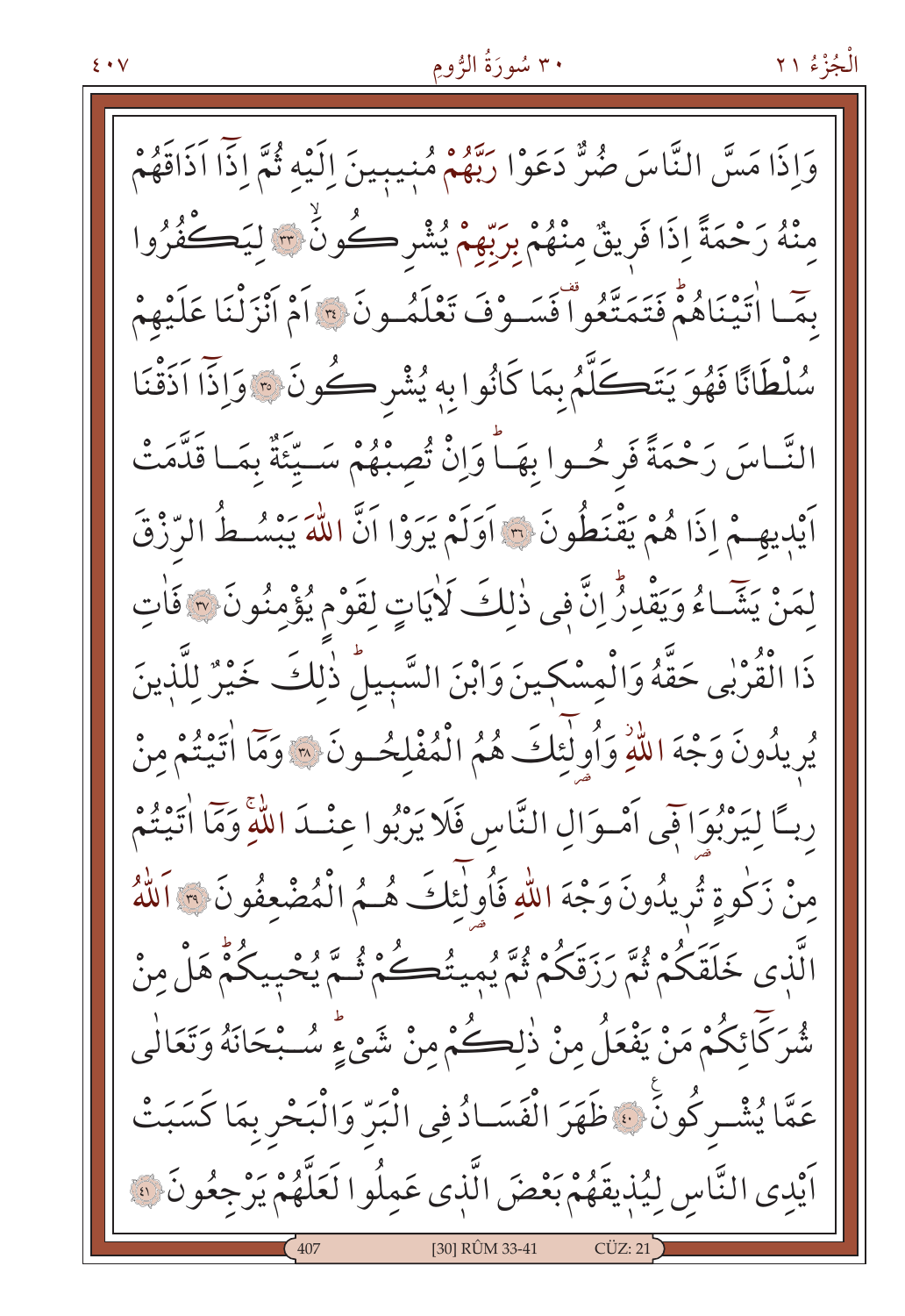## ۳۰ سُورَةُ الرُّومِ

 $\xi \cdot \Lambda$ 

قُلْ سِيرُوا فِي الْأَرْضِ فَانْظُرُوا كَيْفَ كَانَ عَاقبَةُ الَّذينَ مِنْ قَبْلُ كَانَ اَكْثَرُهُمْ مُشْرِكِينَ ۞ فَاَقِمْ وَجْهَكَ لِلدِّينِ الْقَيِّم مِنْ قَبْلِ اَنْ يَأْتِيَ يَـوْمٌ لَا مَرَدَّ لَهُ مِنَ اللّٰهِ يَوْمَئِـذِ يَصَّدَّعُونَ \* مَنْ كَفَرَ فَعَلَيْهِ كُفْرُهُ وَمَنْ عَمِلَ صَالِحًا فَلِأَنْفُسِهِمْ يَمْهَدُونَ فَ لِيَجْـزِيَ الَّذِينَ اٰمَنُـوا وَعَمِلُوا الصَّالِحَاتِ مِـنْ فَضْلِهِ إِنَّهُ لَا يُحِبُّ الْكَافِرِينَ \* وَمِنْ اٰيَاتِهَ اَنْ يُرْسِلَ الرِّيَاحَ مُبَشَّرَاتٍ وَلِيُذِيقَكُمْ مِنْ رَحْمَتِهِ وَلِتَجْرِيَ الْفُلْكُ بِأَمْرِهِ وَلِتَبْتَغُوا مِنْ فَضْلِهِ وَلَعَلَّكُمْ تَشْكُرُونَ ﴾ وَلَقَدْ أَرْسَلْنَا مِنْ قَبْلِكَ رُسُلًا الْمِي قَوْمِهِمْ فَجَّاؤُهُمْ بِالْبَيِّنَاتِ فَانْتَقَمْنَـا مِنَ الَّذينَ اَجْرَمُوا وَكَانَ حَقًّا عَلَيْنَا نَصْرُ الْمُؤْمِنِينَ \* اَللّهُ الَّذِي يُرْسِلُ الرِّيَاحَ فَتُثِيرُ سَحَابًا فَيَبْسُطُهُ في السَّـمَّاءِ كَيْفَ يَشَاءُ وَيَجْعَلُهُ كِسَفًا فَتَرَى الْوَدْقَ يَخْرُجُ مِنْ خِلَالِهِ فَإِذَّا اَصَابَ بِهِ مَنْ يَشَّاءُ مِنْ عِبَادِهِ إِذَا هُمْ يَسْتَبْشَرُونَ ۞ وَإِنْ كَانُوا مِنْ قَبْلِ اَنْ يُنَزَّلَ عَلَيْهِمْ مِنْ قَبْلِهِ لَمُبْلِسينَ ۞ فَانْظُرْ إِلَٰى أَثَارِ رَحْمَتِ اللَّهِ كَيْفَ يُحْيِي الْأَرْضَ بَعْدَمَوْتِهَاْ إِنَّ ذٰلِكَ لَمُحْيِي الْمَوْتِي وَهُوَ عَلَى كُلِّ شَيْءٍقَدِيرٌ ۞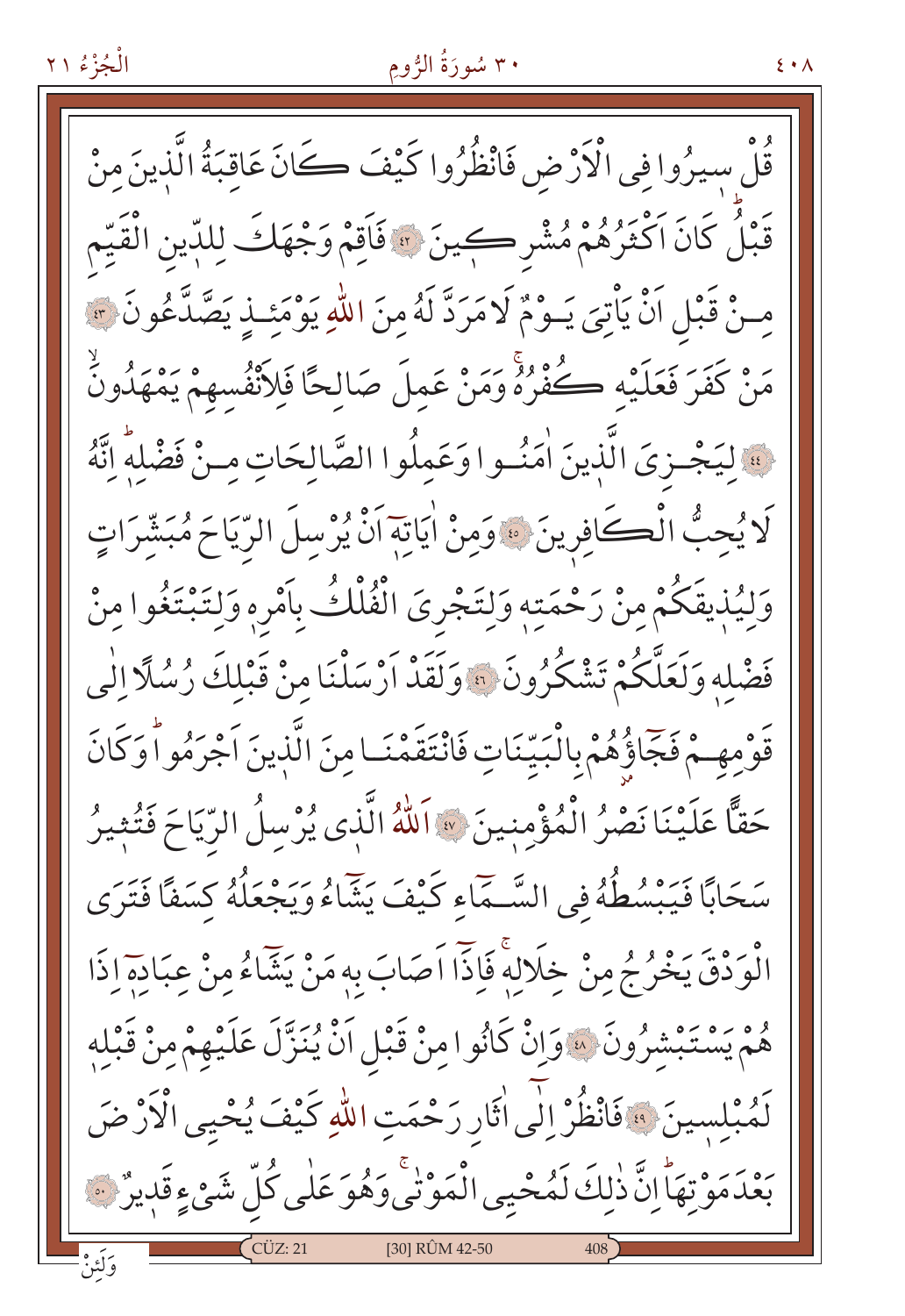# ۳۰ سُورَةُ الرُّومِ

وَلَئِنْ اَرْسَــلْنَا رِيحًا فَرَاَوْهُ مُصْفَرًّا لَظَلُّوا مِنْ بَعْدِه يَكْفُرُونَ نَّ فَإِنَّكَ لَا تُسْمِعُ الْمَوْنِي وَلَا تُسْمِعُ الصُّمَّ الدُّعَاءَ إِذَا وَلَّـوْا مُدْبِرِيـنَ ﴾ وَمَا أَنْتَ بِهَـادِ الْعُمْى عَـنْ ضَلَالَتِهِمْ إِنْ تُسْمِعُ إِلَّا مَـنْ يُؤْمِنُ بِاٰيَاتِنَـا فَهُمْ مُسْـلِمُونِّ ﴾ اَللَّهُ الَّذِي خَلَقَصُكُمْ مِنْ ضَعْفِ ثُمَّ جَعَلَ مِنْ بَعْدِ ضَعْـفٍ قُوَّةً ثُمَّ جَعَلَ مِنْ بَعْدِ قُـوَّةٍ ضَعْفًا وَشَـيْبَةً يَخْلُقُ مَا يَشَّـاءُ وَهُـوَ الْعَليمُ الْقَدِيرُ ۚ ﴾ وَيَوْمَ تَقُومُ السَّـاعَةُ يُقْسِـمُ الْمُجْرِمُونُ مَا لَبِثُوا غَيْرَ سَاعَةً كَذٰلكَ كَانُوا يُؤْفَكُونَ ۞ وَقَالَ الَّذِينَ أُوتُوا الْعِلْـمَ وَالْإِيمَانَ لَقَدْ لَبِثْتُـمْ فِي كِتَابِ اللّهِ اِلٰى يَوْمِ الْبَعْثِ فَهٰذَا يَوْمُ الْبَعْثِ وَلْكِنَّكُمْ كُنْتُمْ لَا تَعْلَمُـونَ ۞ فَيَوْمَئِذِ لَا يَنْفَـمُ الَّذِيـنَ ظَلَمُـوا مَعْذِرَتْهُـمْ وَلَا هُمْ يُسْـتَعْتَبُونَ ۞ وَلَقَـٰدٌ صَرَبْنَا لِلنَّاسِ فِي هٰذَا الْقُرْاٰنِ مِنْ كُلِّ مَثَـلٍّ وَلَئِنْ مُّتَهُمْ بِأَيَةٍ لَيَقُولَنَّ الَّذِينَ كَفَرُوا إِنْ أَنْتُمْ إِلَّا مُبْطِلُونَ ۞ كَذٰلِكَ يَطْبَعُ اللَّهُ عَلَى قُلُوبِ الَّذِينَ لَا يَعْلَمُونَ ۞ فَاصْبِرْ إِنَّ وَعْـدَ اللّهِ حَـقٌّ وَلَا يَسْـتَخِفَّنَّكَ الَّذِيـنَ لَا يُوقِنُونَ ۞ [30] RÛM 51-60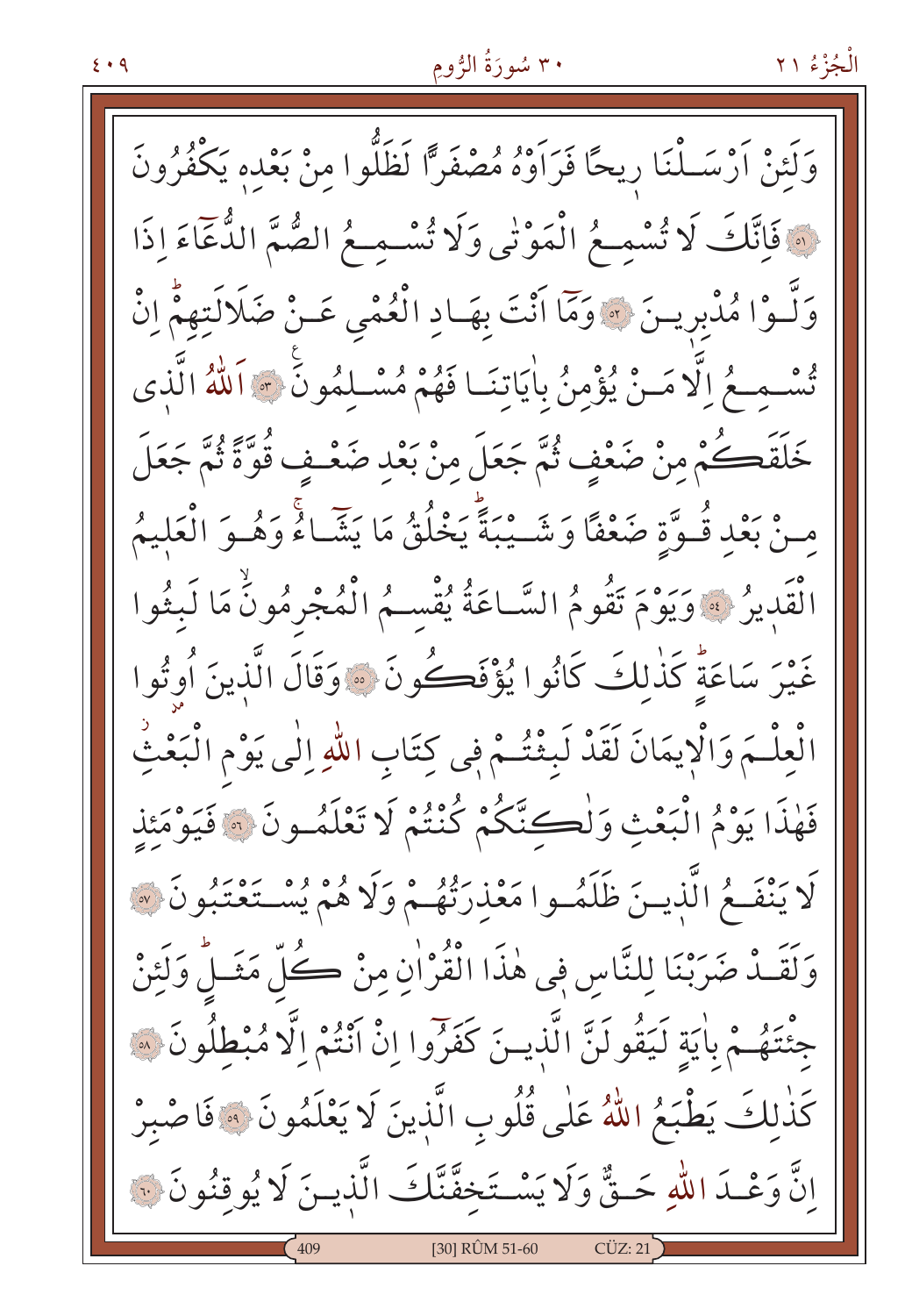$51.$ 

سُو دَوُّكْقَمَانَ أَيَاتُهَا ٣٤ مَكَّتَّةٌ بِدَلِّلْهُ الْآجَمُرِ أَلِّ سِبِسِيَدِ لَمْنَ تِلْكَ اٰيَاتُ الْكِتَابِ الْحَكِيمُ لَا هُلَّي وَرَحْمَةً لِلْمُحْسنينُ ۞ اَلَّذينَ يُقيمُونَ الصَّلٰوةَ وَيُؤْتُونَ الزَّكٰوةَ وَهُمْ بِالْاخِرَةِ هُمْ يُوقِنُونَّ فَ أُولَٰئِكَ عَلٰى هُدًى مِنْ رَبّهِمْ وَأُولَٰئِكَ هُــمُ الْمُفْلِحُونَ ﴾ وَمِنَ النَّاسِ مَنْ يَشْــتَرى لَهْــوَ الْحَدِيثِ لِيُضِلُّ عَنْ سَبِيلِ اللَّهِ بِغَيْرِ عِلْمٌ وَيَتَّخِذَهَا هُزُواً أُولَٰئِكَ لَهُمْ عَذَابٌ مُهِينٌ لَ وَإِذَا تُتْلَى عَلَيْهِ اٰيَاتُنَا وَلَّى مُسْتَكْبِراً كَاَنْ لَمْ يَسْمَعْهَا كَانَّ فِي اُذْنَيْهِ وَقْرًا فَبَشِّرْهُ بِعَذَابٍ اَلِيم لَا إِنَّ الَّذِينَ اٰمَنُوا وَعَمِلُوا الصَّالِحَـاتِ لَهُمْ جَنَّـاتُ النَّعِيمْ ۞ خَالِدِينَ فِيهَاْ وَعْدَ اللّهِ حَقًّا وَهُوَ الْعَزِيزُ الْحَكِيمُ ﴾ خَلَقَ السَّـمٰوَاتِ بِغَيْرِ عَمَدٍ تَرَوْنَهَا وَالْقٰي فِي الْأَرْضِ رَوَاسـيَ اَنْ تَمِيدَ بِكُمْ وَبَثَّ فِيهَا مِنْ كُلِّ دَابَّةٍ وَانْزَلْنَا مِنَ السَّـمَاءِ مَآءً فَأَنْبَتْنَا فِيهَا مِنْ كُلِّ زَوْجٍ كَرِيمٍ لِهَذَا خَلْقُ اللّهِ فَأَرُونِي مَاذَا خَلَقَ الَّذِينَ مِنْ دُونِهِۗ بَلِ الظَّالِمُونَ فِي ضَلَالٍ مُبِينٍ ۞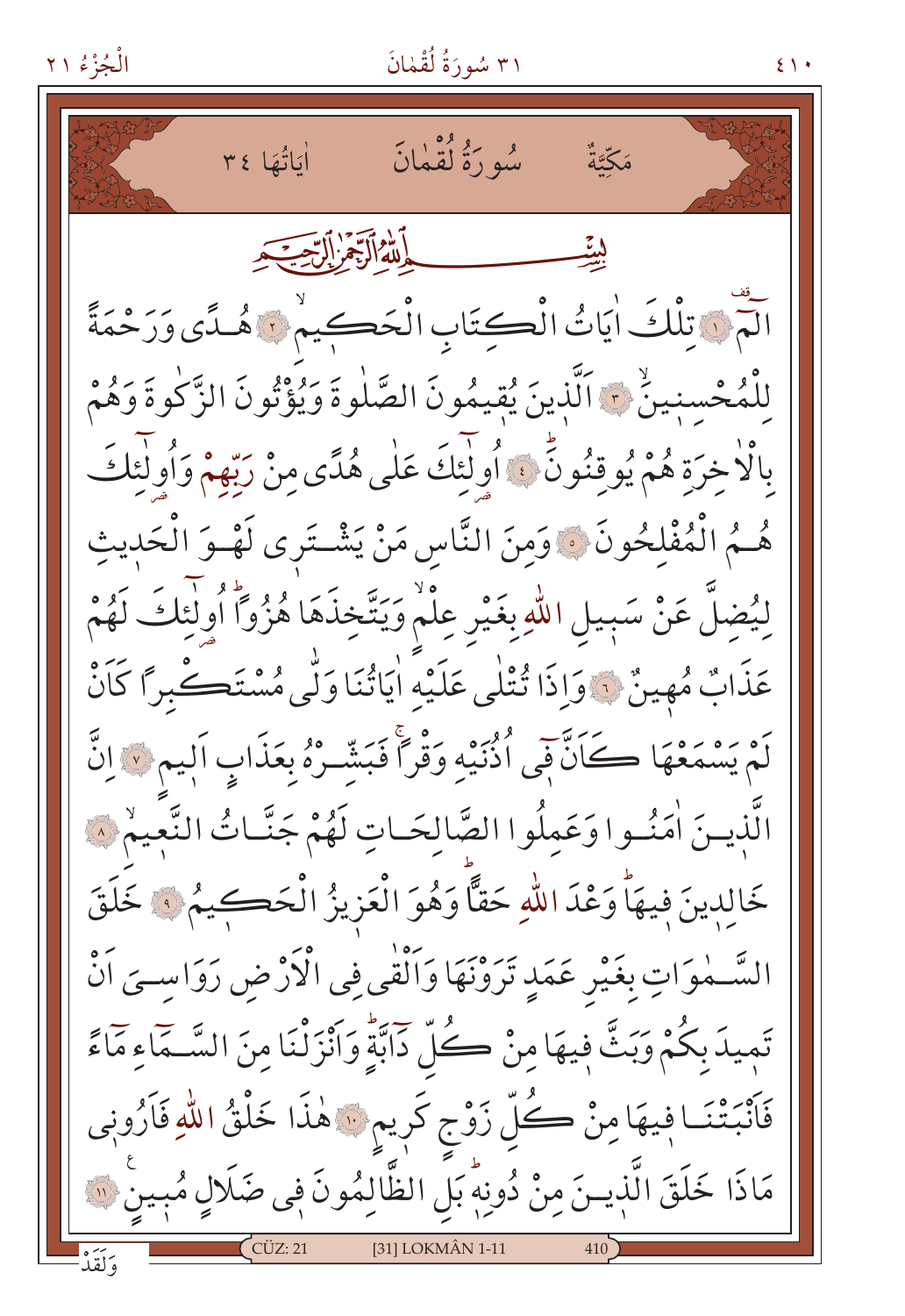### ۳۱ سُورَةُ لُقْمَانَ

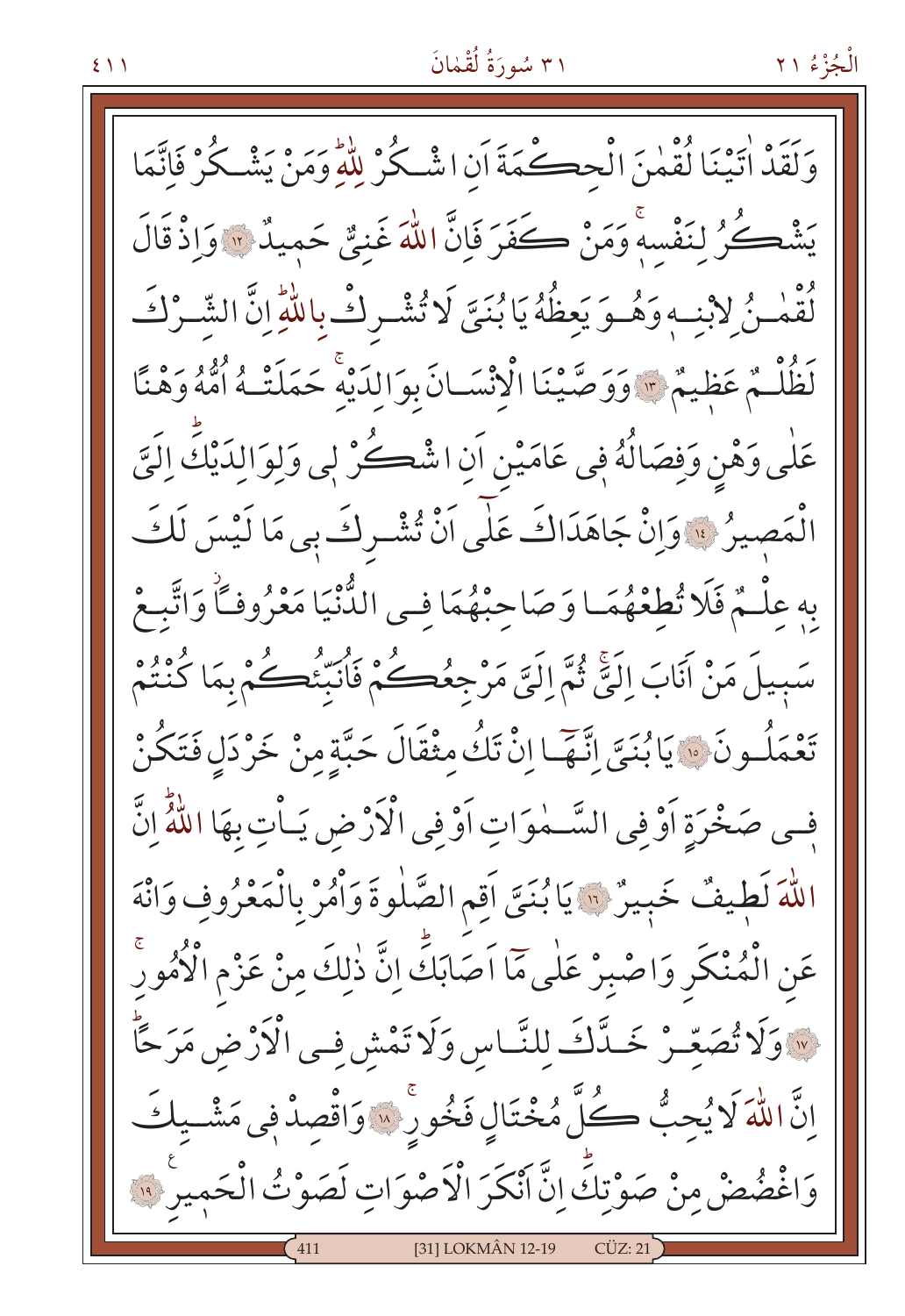# ۳۱ سُورَةُ لُقْمٰانَ

 $217$ 

اَلَمْ تَرَوْا اَنَّ اللَّهَ سَـخَّرَ لَكُمْ مَا فِي السَّـمٰوَاتِ وَمَا فِي الْأَرْضِ وَاَسْبَغَ عَلَيْكُمْ نِعَمَهُ ظَاهِرَةً وَبَاطِنَةً وَمِنَ النَّاسِ مَنْ يُجَادِلُ فِي اللّٰهِ بِغَيْرِ عِلْمٍ وَلَا هُدًى وَلَا كِتَابٍ مُبْيِبِ ﴾ وَإِذَا قِيلَ لَهُمُ اتَّبِعُـوا مَا اَنْزَلَ اللَّهُ قَالُوا بَلْ نَتَّبِـعُ مَـا وَجَدْنَا عَلَيْهِ اٰبَآءَنَا ۖ أَوَلَوْ كَانَ الشَّيْطَانُ يَدْعُوهُمْ إِلَٰى عَذَابِ السَّعِيرِ ۞ وَمَنْ يُسْلِمْ وَجْهَهُ إِلَى اللَّهِ وَهُوَ مُحْسِنٌ فَقَدِ اسْتَمْسَلُكَ بِالْعُرْوَةِ الْوُثْقْبَى وَإِلَى اللّهِ عَاقِبَةُ الْأُمُورِ ۞ وَمَنْ كَفَرَ فَلَا يَحْزُنْكَ كُفْرُهُ إِلَيْنَا مَرْجِعُهُمْ فَنُنَبِّئُهُمْ بِمَا عَمِلُواْ إِنَّ اللَّهَ عَلِيمٌ بِذَات الصُّـٰدُورِ \* نُمَتِّعُهُـمْ قَلِيلًا ثُـمَّ نَضْطَرُّهُمْ إِلَٰى عَـٰذَابِ غَلِيظِ فَ وَلَئِنْ سَـاَلْتَهُمْ مَـنْ خَلَـقَ السَّـمٰوَاتِ وَالْأَرْضَ لَيَقُولُنَّ اللَّهُ قُـلِ الْحَمْـدُ لِلَّهِ بَلْ أَكْثَرُهُـمْ لَا يَعْلَمُـونَ ۞ لِلَّهِ مَا في السَّـمٰوَاتِ وَالْأَرْضُ إِنَّ اللّٰهَ هُـوَ الْغَنِـيُّ الْحَمِيـدُ ۞ وَلَـوْ اَنَّ مَـا فِي الْأَرْضِ مِنْ شَـجَرَةِ اَقْـلَامٌ وَالْبَحْرُ يَمُـلُّهُ مِنْ بَعْدِهِ سَبْعَةُ أَبْحُرِ مَا نَفِدَتْ كَلِمَاتُ اللّهِ إِنَّ اللّهَ عَزِيزٌ حَكِيمٌ « مَا خَلْقُكُمْ وَلَا بَعْثُكُمْ اِلَّا كَنَفْسٍ وَاحِدَةٍ إِنَّ اللَّهَ سَمِيعٌ بَصِيرٌ «َ [31] LOKMÂN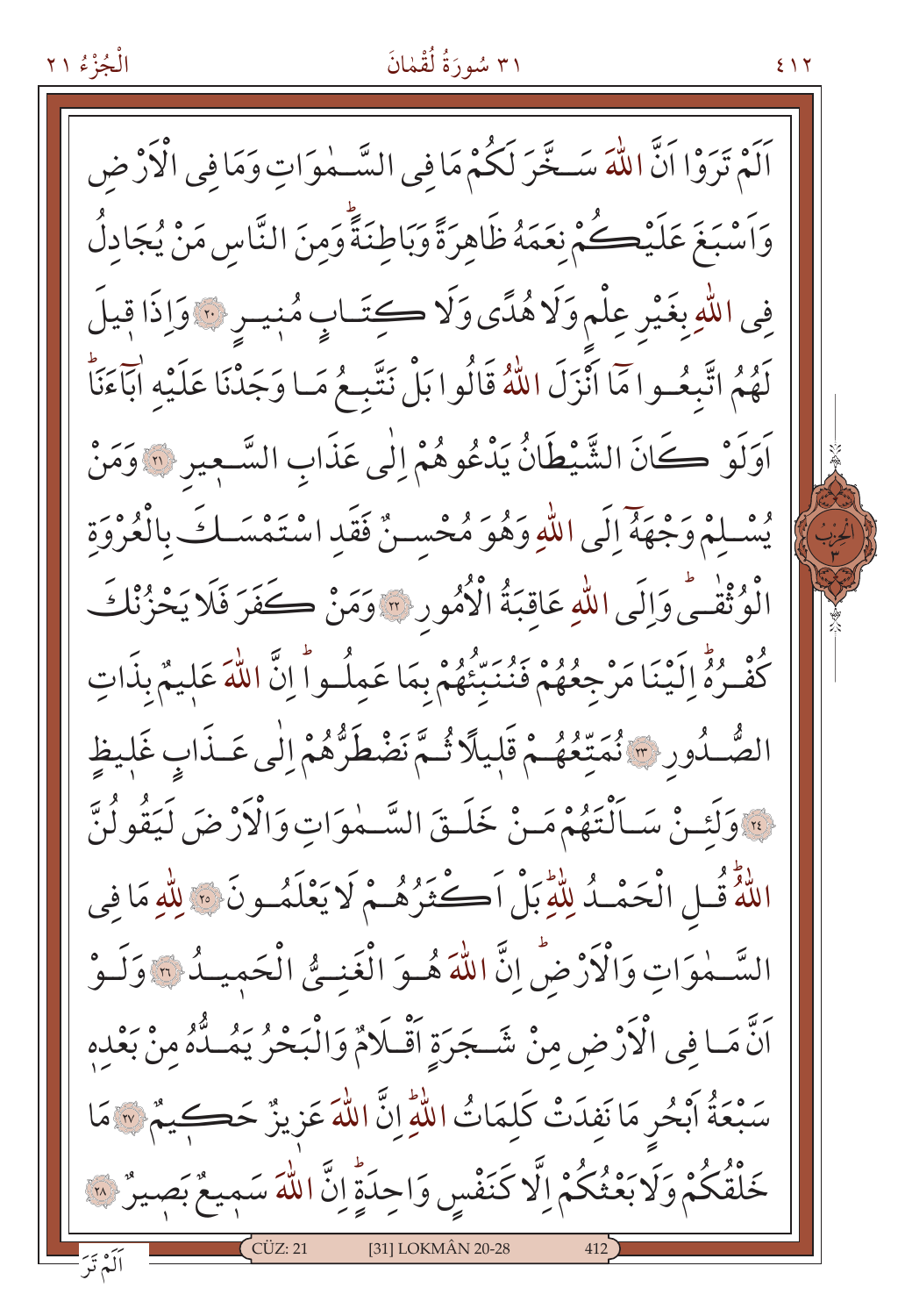### ۳۱ سُورَةُ لُقْمٰانَ

اَلَـمْ تَـرَ اَنَّ اللَّهَ يُولِـجُ الَّـْلَ فِـى النَّهَارِ وَيُولِــجُ النَّهَارَ فِي الَّيْلِ وَسَخَّرَ الشَّـمْسَ وَالْقَمَرُّ كُلِّ يَجْرَى اِلٰى اَجَلِ مُسَمًّى وَاَنَّ اللَّهَ بِمَا تَعْمَلُونَ خَبِيرٌ ۚ ۚ ذٰٰلِكَ بِاَنَّ اللَّهَ هُوَ الْحَقُّ وَاَنَّ مَا يَدْعُونَ مِنْ دُونِهِ الْبَاطِلُ وَاَنَّ اللَّهَ هُوَ الْعَلِيُّ الْكَبِيرُ لَمَّ اَلَمْ تَرَ اَنَّ الْفُلْكَ تَجْرِى فِي الْبَحْرِ بِنِعْمَتِ اللّٰهِ لِيُرِيَكُمْ مِنْ اٰيَاتِهِۗ إِنَّ فِي ذٰلِكَ لَاٰيَاتٍ لِكُلِّ صَبَّارِ شَكُورِ ۞ وَإِذَا غَشيَهُمْ مَوْجٌ كَالظُّلَلِ دَعَوُا اللَّهَ مُخْلِصِينَ لَهُ الدِّينَّ فَلَمَّا نَجْيهُمْ إِلَى الْبَرِّ فَمِنْهُمْ مُقْتَصِدٌ وَمَا يَجْحَدُ بِاٰيَاتِنَآ اِلَّا كُلُّ خَتَّار كَفُور ۞ يَاۤ اتُّهَا النَّاسُ اتَّقُوا رَبَّكُمْ وَاخْشَوْا يَوْمًا لَا يَجْزِى وَالِدٌ عَنْ وَلَدِهِ وَلَا مَوْلُودٌ هُوَ جَازِ عَنْ وَالِدِهِ شَــيْــقَّا إِنَّ وَعْدَ اللَّهِ حَقٌّ فَلَا تَغُرَّنَّكُمُ الْحَيْوةُ الدُّنْيَــاّ وَلَا يَغُرَّنَّكُمْ بِبِاللَّهِ الْغَرُورُ ﴾ إِنَّ اللَّهَ عِنْدَهُ عِلْمُ السَّبَاعَةَ وَيُنَزِّلُ الْغَيْثَ وَيَعْلَمُ مَا فِي الْأَرْحَامُ وَمَا تَدْرِى نَفْسٌ مَاذَا تَكْسِبُ غَدًّا وَمَا تَدْرِى نَفْسٌ بِأَيِّ اَرْضٍ تَمُوثٌّ إِنَّ اللَّهَ عَلِيمٌ خَبِيرٌ ۞ مَكَّتَّةٌ  $113$ [31] LOKMÂN 29-34  $CUZ:21$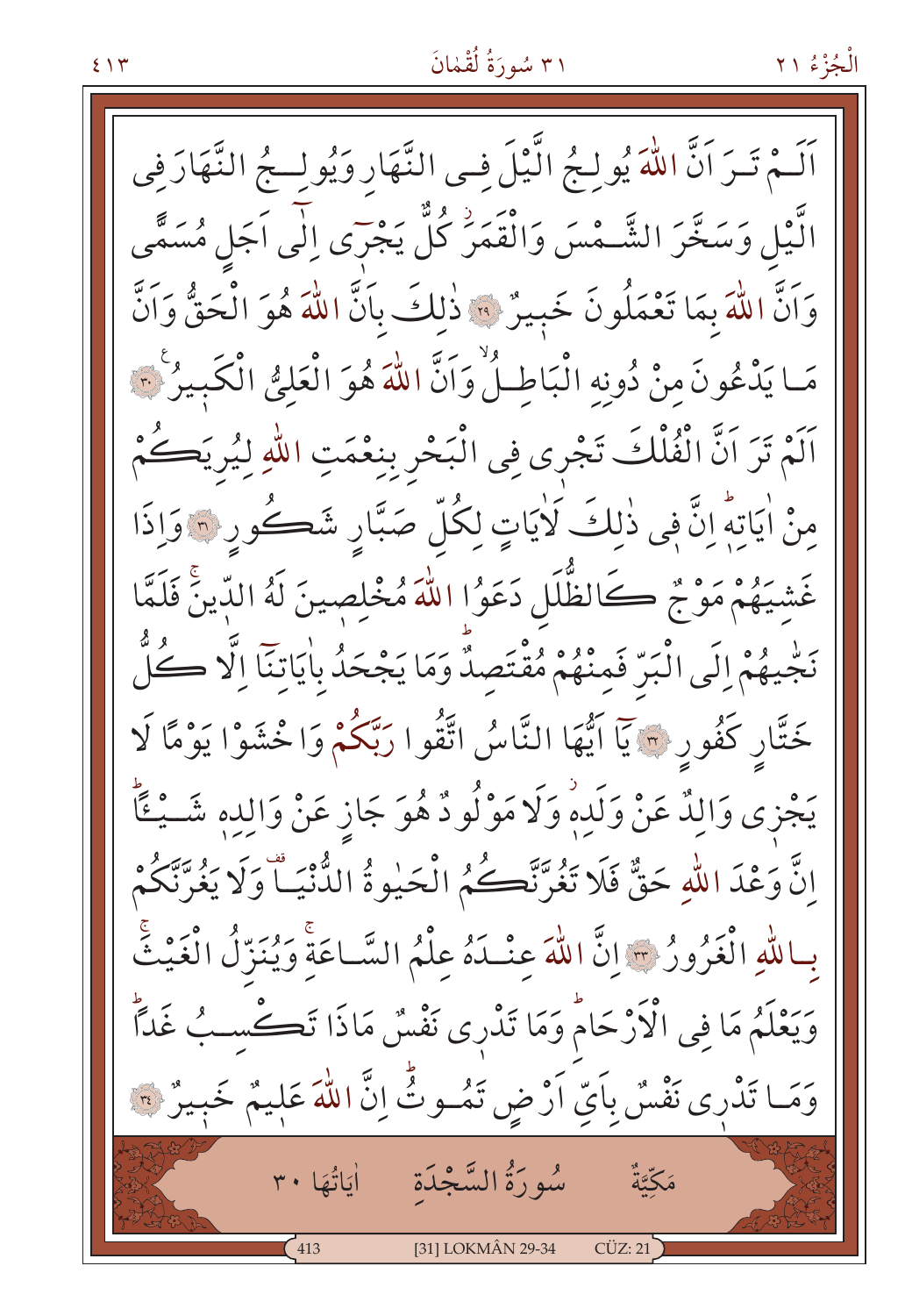آلَمْ ﴾ تَنْزِيلُ الْكِتَابِ لَا رَيْبَ فِيهِ مِنْ رَبِّ الْعَالَمِينِّ لَّ أَمْ يَقُولُونَ افْتَرٰيهُ بَلْ هُوَ الْحَقُّ مِنْ رَبِّكَ لِتُنْذِرَ قَوْمًا مَّا اَتْيهُمْ مِنْ نَذِيرِ مِنْ قَبْلِكَ لَعَلَّهُمْ يَهْتَدُونَ ۞ اَللّهُ الَّذِى خَلَقَ السَّمٰوَاتِ وَالْأَرْضَ وَمَا بَيْنَهُمَا فِى سِتَّةِ اَيَّامِ ثُمَّ اسْتَوٰى عَلَى الْعَرْشِّ مَا لَكُمْ مِنْ دُونِهٖ مِنْ وَلِيٍّ وَلَا شَفِيعٌ اَفَلَا تَتَذَكَّرُونَ ۚ يُدَبِّرُ الْأَمْرَ مِنَ السَّمَّاءِ إِلَى الْأَرْضِ ثُمَّ يَعْرُجُ إِلَيْهِ فِي يَوْمِ كَانَ مِقْدَارُهُ اَلْفَ سَنَةٍ مِمَّا تَعُدُّونَ ۞ ذٰلِكَ عَالِمُ الْغَيْبِ وَالشَّهَادَةِ الْعَزِيزُ الرَّحِيمُ ﴾ الَّذَى اَحْسَنَ كُلِّ شَيْءٍ خَلَقَهُ وَبَدَاَ خَلْقَ الْإِنْسَانِ مِنْ طِينْ ۞ ثُمَّ جَعَلَ نَسْلَهُ مِنْ سُلَالَةٍ مِنْ مَمَاءٍ مَهِينٌ ۞ ثُمَّ سَوِّيهُ وَنَفَخَ فِيهِ مِنْ رُوحِهِ وَجَعَلَ لَكُمُ السَّمْعَ وَالْأَبْصَارَ وَالْأَفْئِدَةَّ قَليلًا مَا تَشْكُرُونَ ۚ وَقَالُوا ءَاِذَا ضَلَلْنَا فِي الْآرْضِ ءَانَّا لَفِي خَلْق جَدِيدٍ بَلْ هُمْ بِلِقَاءِ رَبِّهِمْ كَافِرُونَ ۞ قُلْ يَتَوَقَّيكُمْ مَلَكُ الْمَوْتِ الَّذِى وُكِّلَ بِكُمْ ثُمَّ اِلٰى رَبَّكُمْ تُرْجَعُونَ ۞ [32] SECDE 1-11

 $\xi \setminus \xi$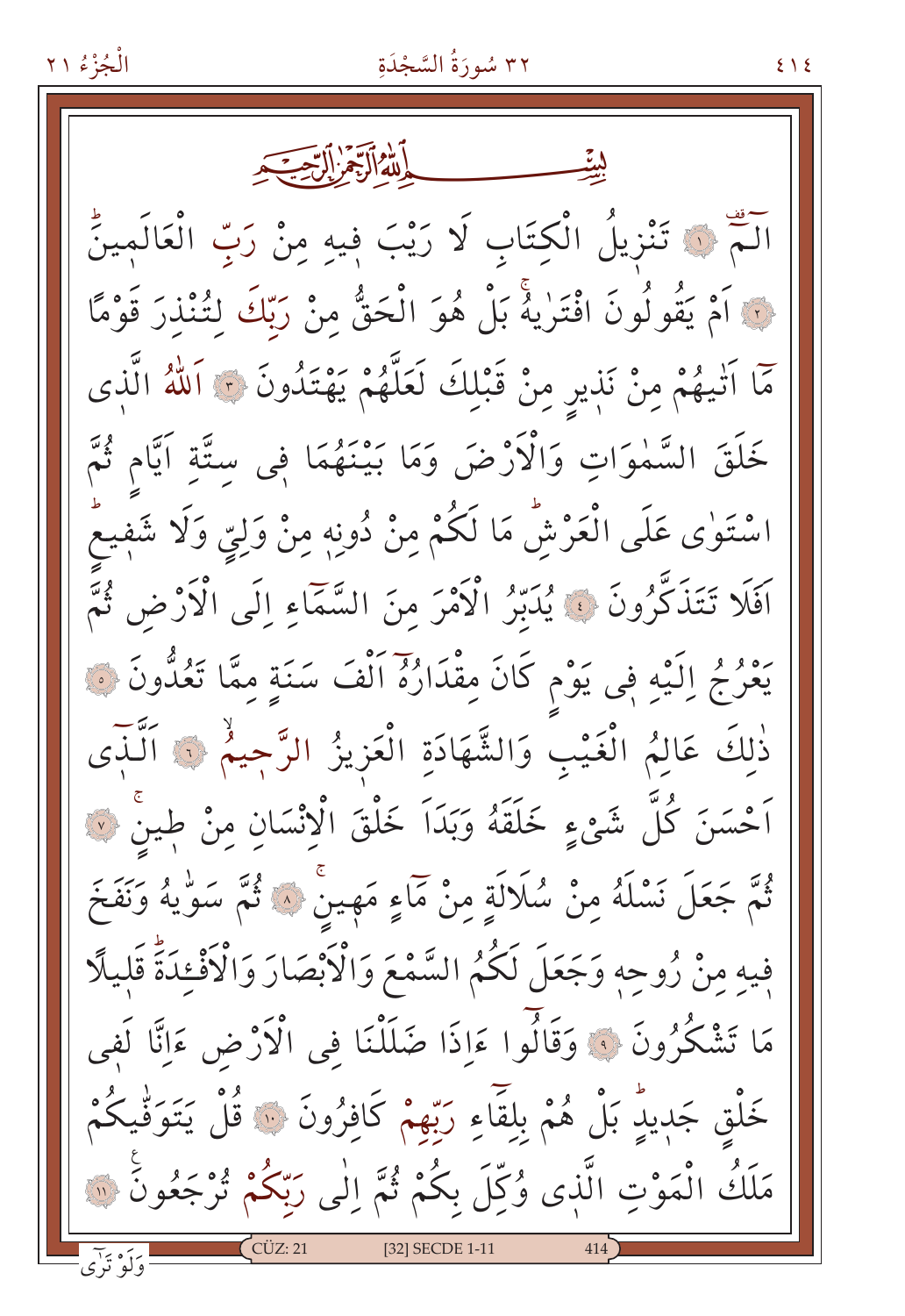#### ٣٢ سُورَةُ السَّجْدَةِ

الْجُزْءُ ٢١

وَلَوْ تَرَى إِذِ الْمُجْرِمُونَ نَاكِسُوا رُؤُسِهِمْ عِنْدَ رَبِّهِمْ رَبَّنَا أَبْصَرْنَـا وَسَـمعْنَا فَارْجِعْنَا نَعْمَلْ صَـالحـًا إِنَّا مُوقِنُونَ ۞ وَلَوْ شِئْنَا لَاتَيْنَا كُلَّ نَفْسٍ هُذِيهَا وَلْكِنْ حَقَّ الْقَوْلُ مِنِّي لَأَمْلَغَـنَّ جَهَنَّـمَ مِنَ الْجِنَّـةِ وَالنَّاسِ اَجْمَعِيــنَ \* فَذُوقُوا بِمَا نَسيتُمْ لِقَاءَ يَوْمِكُمْ هٰذَاً اِنَّا نَسينَاكُمْ وَذُوقُوا عَذَابَ الْخُلْدِ بِمَا كُنْتُمْ تَعْمَلُونَ ۞ اِتَّمَا يُؤْمِنُ بِاٰيَاتِنَا الَّذِينَ اِذَا ذُكِّرُوا بِهَا خَرُّوا سُـجَّدًا وَسَـبَّحُوا بِحَمْدِ رَبَّهُمْ وَهُمْ لَا يَسْتَكْبِرُونَ ۞ تَتَجَافَى جُنُوبُهُمْ عَنِ الْمَضَاجِعِ يَدْعُونَ رَبَّهُمْ خَوْفًا وَطَمَعًا وَمِمَّا رَزَقْنَاهُمْ يُنْفِقُونَ ۞ فَلَا تَعْلَمُ نَفْسُ مَا أُخْفِيَ لَهُمْ مِنْ قُرَّةِ أَعْيُنْ جَزَّاءً بِمَا كَانُوا يَعْمَلُونَ لِهِ اَفَمَنْ كَانَ مُؤْمِنًا كَمَنْ كَانَ فَاسِـقًا لَا يَسْـتَوُنَ « اَمَّا الَّذِينَ اٰمَنُوا وَعَمِلُوا الصَّالِحَاتِ فَلَهُمْ جَنَّاتُ الْمَأْوٰىٰ نُزُ لَا بِمَا كَانُوا يَعْمَلُونَ ۚ ﴿ وَآمَّا الَّذِينَ فَسَـقُوا فَمَأْوٰيهُمُ النَّارُّ كُلَّمَا اَرَادُوا اَنْ يَخْرُجُوا مِنْهَا اُعِيدُوا فِيهَا وَقِيلَ لَهُـمْ ذُوقُوا عَذَابَ النَّارِ الَّذِي كُنْتُمْ بِهِ تُكَذِّبُونَ ۞ [32] SECDE 12-20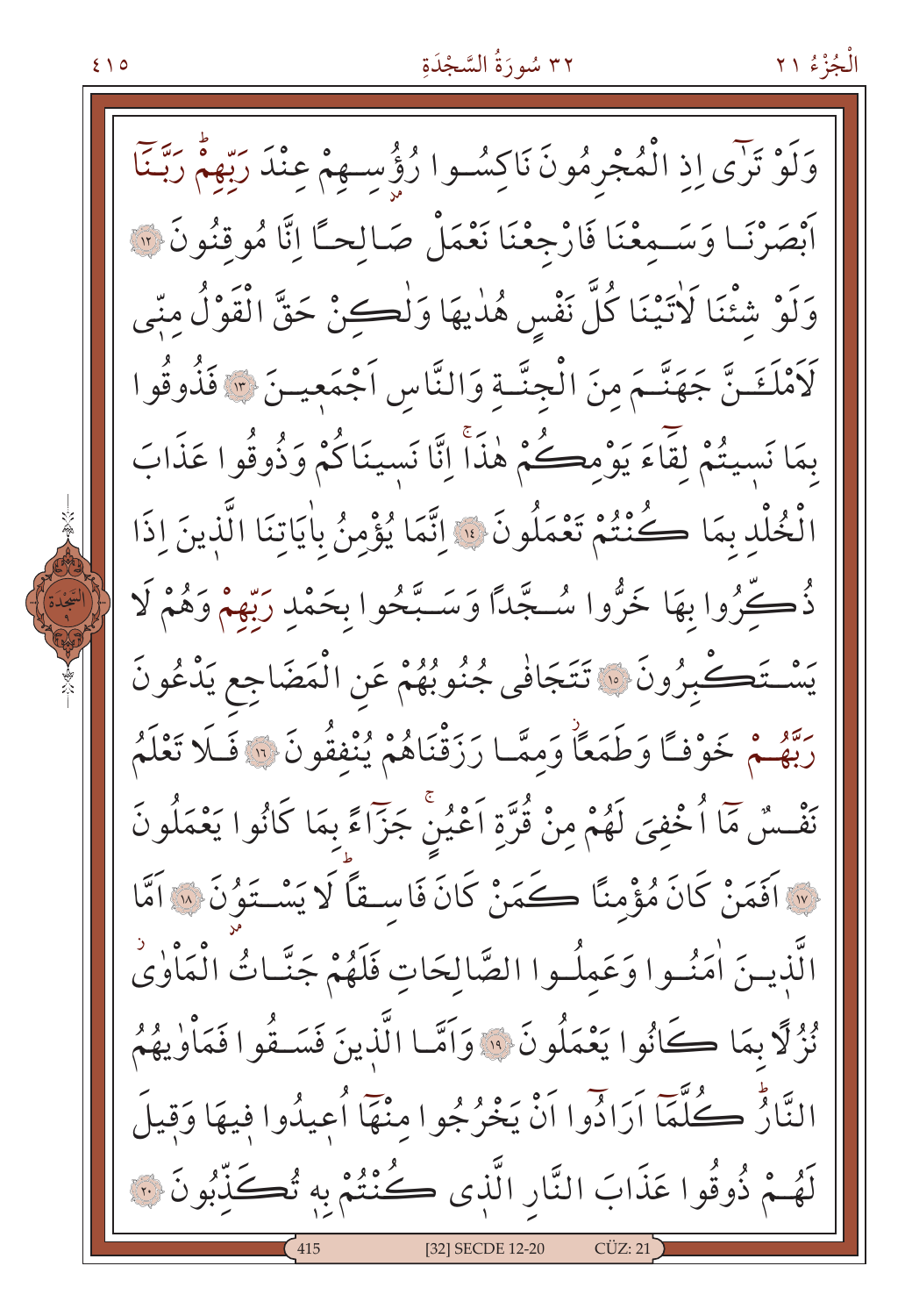#### ٣٢ سُورَةُ السَّجْدَةِ

وَلَنُذِيقَنَّهُمْ مِنَ الْعَـذَابِ الْأَدْنٰى دُونَ الْعَذَابِ الْأَكْبَرِ لَعَلَّهُـمْ يَرْجِعُونَ ۞ وَمَنْ أَظْلَمُ مِمَّنْ ذُكِّرَ بِاٰيَـاتِ رَبِّهِ ثُمَّ اَعْـرَضَ عَنْهَـاً اِنَّـا مِـنَ الْمُجْرِمِيـنَ مُنْتَقِمُـونِّ ۞ وَلَقَدْ اٰتَيْنَا مُوسَى الْكِتَابَ فَلَا تَكُنْ فِي مِرْيَـةٍ مِـنْ لِقَائِهِ وَجَعَلْنَـاهُ هُـدًى لِبَنْـي إِسْـرَايْلِّ ۞ وَجَعَلْنَا مِنْهُـمْ أَئِمَّةً يَهْدُونَ بِأَمْرِنَا لَمَّا صَبَرُواْ وَكَانُوا بِاٰيَاتِنَـا يُوقِنُونَ ۞ إِنَّ رَبَّكَ هُوَ يَفْصِلُ بَيْنَهُمْ يَوْمَ الْقِيٰمَةِ فِيمَا كَانُوا فِيه يَخْتَلِفُونَ ﴾ أوَلَمْ يَهْدِ لَهُمْ كَمْ أَهْلَكْنَا مِنْ قَبْلهِمْ مِنَ الْقَرُونِ يَمْشُـونَ فِي مَسَاكِنِهِمْ إِنَّ فِي ذٰلِكَ لَأَيَاتٍ آفَلَا يَسْمَعُونَ ۞ أَوَلَـمْ يَـرَوْا أَنَّـا نَسُـوقُ الْعَاءَ الَّـى الْأَرْض الْجُرُزِ فَنُخْرِجُ بِهِ زَرْعًا تَأْكُلُ مِنْهُ انْعَامُهُمْ وَانْفُسُهُمْ اَفَلَا يُبْصِرُونَ ۞ وَيَقُولُونَ مَتْبِي هٰذَا الْفَتْحُ إِنْ كُنْتُمْ صَادقينَ لِهَ قُلْ يَوْمَ الْفَتْحِ لَا يَنْفَعُ الَّذِينَ كَفَرُوا إِيمَانُهُمْ وَلَا هُمْ يُنْظَرُونَ ۞ فَأَعْـرِ ضْ عَنْهُمْ وَانْتَظِـرْ إِنَّهُـمْ مُنْتَظِرُونَ ۞ سُورَةُ الْأَخْزَابِ اٰیَاتُهَا ٧٣ مَدَنِيَّةٌ  $\int$  CÜZ: 21 [32] SECDE 21-30 بسٌم اللهِ ٗ

 $517$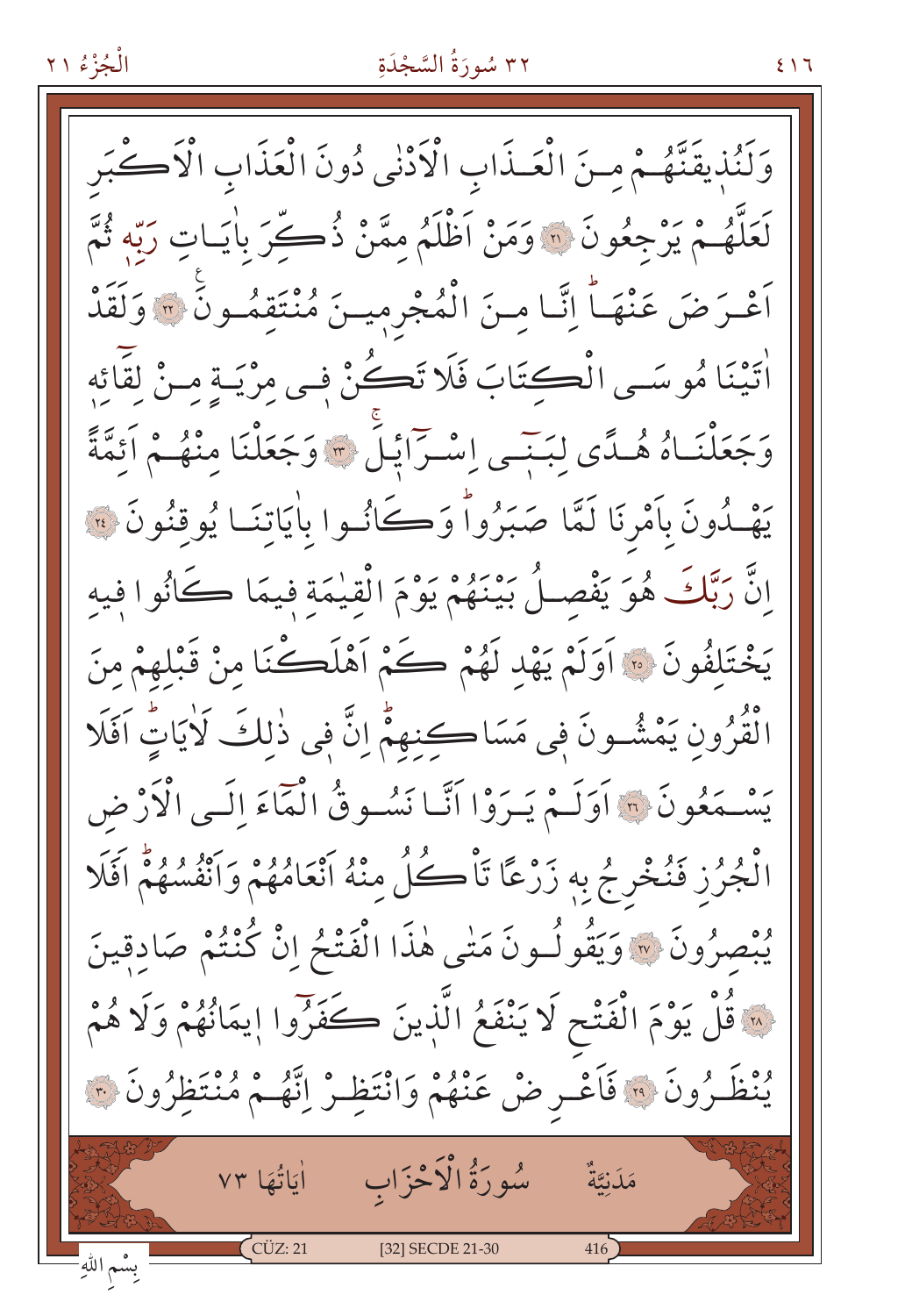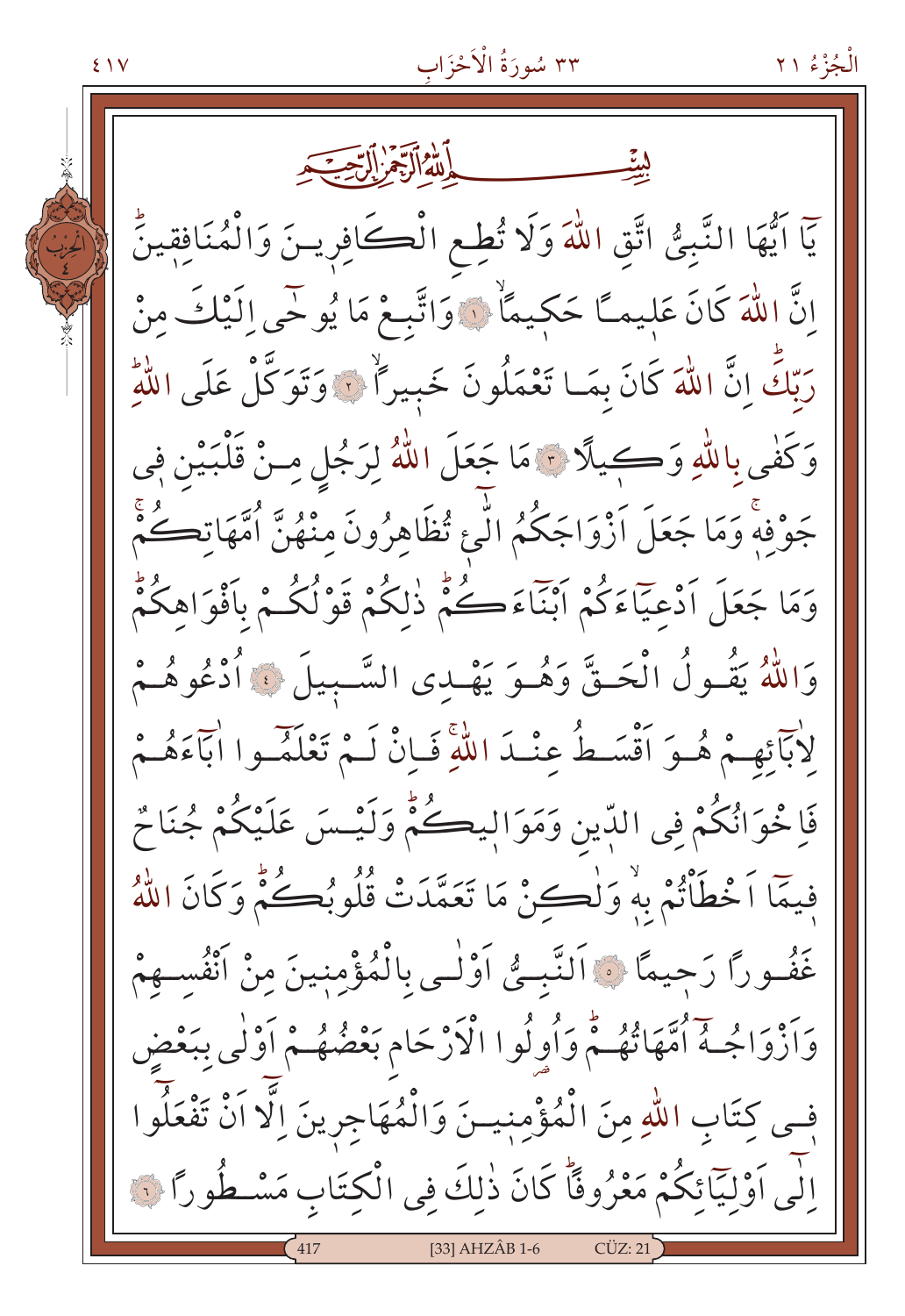# ٣٣ سُورَةُ الْأَخْزَاب

 $51A$ 

وَإِذْ اَخَذْنَا مِنَ النَّبِيِّنَ مِيثَاقَهُمْ وَمِنْكَ وَمِـنْ نُوحٍ وَإِبْرٰهِيمَ وَمُوسٰـى وَعِيسَـى ابْنِ مَرْيَمٍّ وَاَخَذْنَا مِنْهُمْ مِيثَاقاً غَليظاً ۞ لِيَسْـئَلَ الصَّادِقِينَ عَنْ صِدْقِهِمْۚ وَاَعَدَّ لِلْكَافِرِينَ عَذَابًا اليمَّا فِي آيِّ ايُّهَا الَّذِينَ اٰمَنُوا اذْكُرُوا نِعْمَةَ اللَّهِ عَلَيْكُمْ إِذْ جَاءَةْكُمْ جُنُودٌ فَأَرْسَلْنَا عَلَيْهِمْ رِيحًا وَجُنُودًا لَمْ تَرَوْهَاْ وَكَانَ اللَّهُ بِمَا تَعْمَلُـونَ بَصِيراً ﴾ إِذْ جَاؤُكُمْ مِنْ فَوْقِكُمْ وَمِنْ اَسْـفَلَ مِنْكُمْ وَاذْ زَاغَتِ الْأَبْصَـارُ وَبَلَغَتِ الْقُلُـوبُ الْحَنَاجِـرَ وَتَظُنُّونَ بِاللَّهِ الظُّنُونَا ﴾ هُنَالِكَ ابْتُلِيَ الْمُؤْمِنُونَ وَزُلْزِلُوا زِلْزَالًا شَّـديداً ۞ وَإِذْ يَقُولُ الْمُنَافِقُـونَ وَالَّذِينَ فِي قُلُوبِهِمْ مَرَضٌ مَا وَعَدَنَا اللَّهُ وَرَسُولُهُ إِلَّا غُـرُورًا \* وَإِذْ قَالَتْ طَائِفَةٌ مِنْهُمْ يَا اَهْلَ يَثْرِبَ لَا مُقَامَ لَكُمْ فَارْجِعُواْ وَيَسْتَأْذِنُ فَرِيقٌ مِنْهُمُ النَّبِيَّ يَقُولُونَ إِنَّ بُيُوتَنَا عَوْرَةٌ وَمَا هِيَ بِعَوْرَةٍ إِنْ يُرِيدُونَ إِلَّا فِرَارًا \* وَلَوْ دُخِلَتْ عَلَيْهِمْ مِنْ أَقْطَارِهَا ثُمَّ سُئِلُوا الْفِتْنَةَ كَأْتَوْهَا وَمَا تَلَبَّثُوا بِهَا إِلَّا يَسْيِرًا ۚ وَلَقَدْ كَانُوا عَاهَدُوا اللَّهَ مـنْ قَبْلُ لَا يُوَلُّونَ الْأَدْبَارِّ وَكَانَ عَهْدُ اللَّهِ مَسْـؤُلًّا ۞  $C\ddot{U}Z:21$ [33] AHZÂB 7-15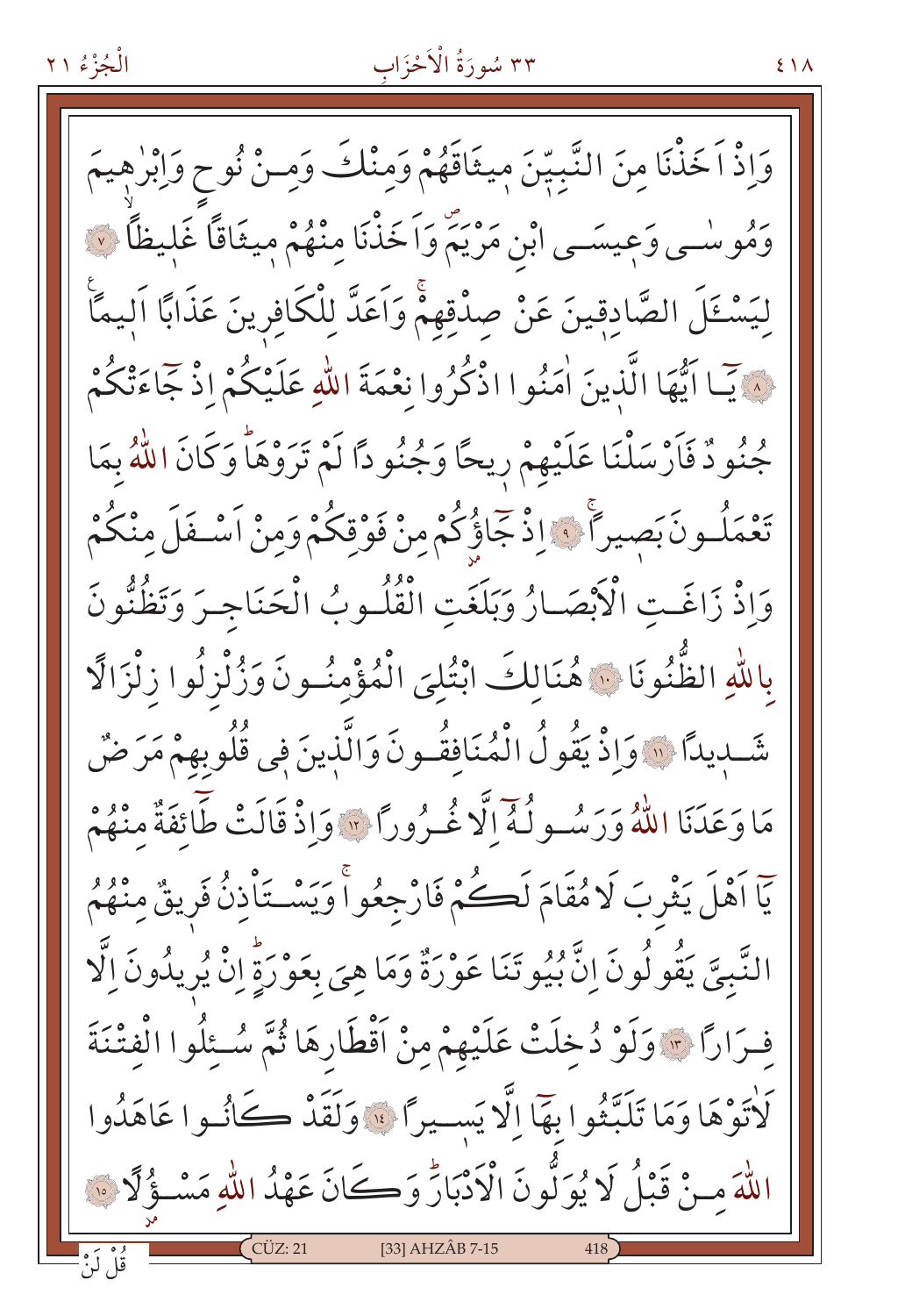# ٣٣ سُورَةُ الْأَحْزَابِ

قُلْ لَنْ يَنْفَعَكُمُ الْفِرَارُ إِنْ فَرَرْتُمْ مِنَ الْمَوْتِ أَوِ الْقَتْلِ وَإِذَا لَا تُمَتَّعُونَ إِلَّا قَلِيلًا ۚ أَقُلْ مَنْ ذَا الَّذِى يَعْصِمُكُمْ مِنَ اللَّهِ إِنْ أَرَادَ بِكُمْ سُوءًا أَوْ أَرَادَ بِكُمْ رَحْمَةً وَلَا يَجِدُونَ لَهُمْ مِنْ دُونِ اللّهِ وَليًّا وَلَا نَصِيرًا \* قَدْ يَعْلَمُ اللّهُ الْمُعَوِّقِينَ مِنْكُمْ وَالْقَائِلِينَ لاخْوَانِهِمْ هَلُمَّ الَّيْنَاَّ وَلَا يَأْتُونَ الْبَأْسَ الَّا قَلِيلًا بِسَ اَشْعَةً عَلَيْكُمْ فَإِذَا جَاءَ الْخَوْفُ رَاَيْتَهُمْ يَنْظُرُونَ اِلَيْكَ تَدُورُ اَعْيُنُهُمْ كَالَّذِي يُغْشْـي عَلَيْه منَ الْمَوْتِ فَإِذَا ذَهَبَ الْخَوْفُ سَلَقُوكُمْ بِاَلْسِنَةِ حِدَادِ اَشْحَّةً عَلَى الْخَيْرُ أُولٰئِكَ لَمْ يُؤْمِنُوا فَأَحْبَطَ اللَّهُ أَعْمَالَهُمّْ وَكَانَ ذٰلكَ عَلَى اللَّهِ يَسيراً ۚ ۚ يَحْسَبُونَ الْأَحْزَابَ لَمْ يَذْهَبُوا وَإِنْ يَأْتِ الْأَحْزَابُ يَوَدُّوا لَوْ أَنَّهُمْ بَادُونَ فِي الْأَعْرَابِ يَسْــْلُونَ عَنْ اَنْـبَائِكُمّْ وَلَوْ كَانُوا فِيكُمْ مَا قَاتَلُوا الَّا قَليلًا ۚ ﴾ لَقَدْ كَانَ لَكُمْ في رَسُـولِ اللهِ أُسْوَةٌ حَسَنَةٌ لِمَنْ كَانَ يَرْجُوا اللَّهَ وَالْيَوْمَ الْأَخِرَ وَذَكَرَ اللَّهَ كَثِيراً \* وَلَمَّا رَا الْمُؤْمِنُونَ الْأَحْزَابُّ قَالُوا هٰذَا مَا وَعَدَنَا اللَّهُ وَرَسُولُهُ وَصَـدَقَ اللَّهُ وَرَسُـولُهُ وَمَـا زَادَهُـمْ إِلَّا إِيمَانًا وَتَسْـلِيمًا ۚ ٣ [33] AHZÂB 16-22